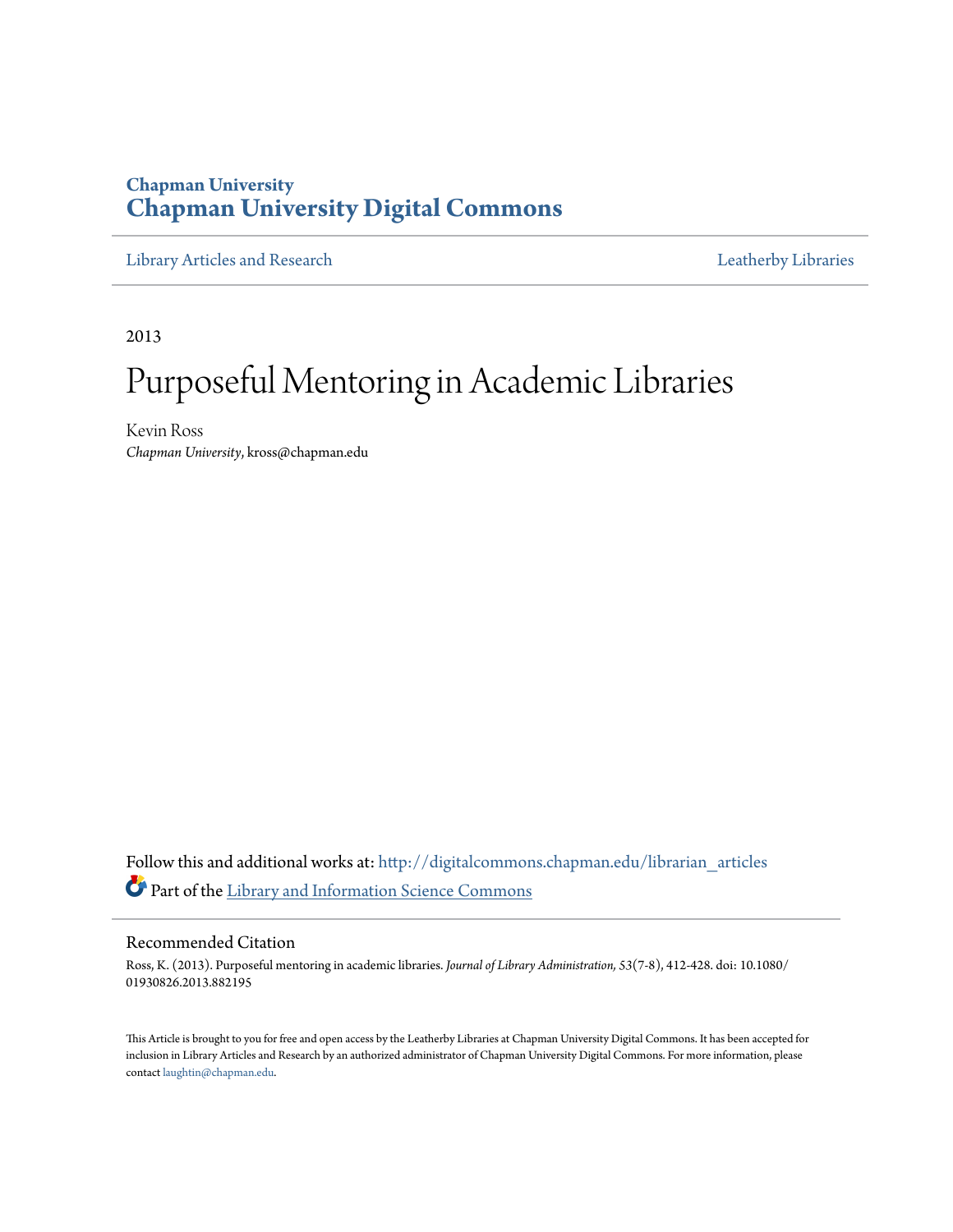## Purposeful Mentoring in Academic Libraries

#### **Comments**

This is a pre-copy-editing, author-produced PDF of an article accepted for publication in Journal of Library Administration, volume 53, issue 7-8, in 2013, following peer review. [DOI: 10.1080/01930826.2013.882195](http://dx.doi.org/10.1080/01930826.2013.882195)

**Copyright** Taylor & Francis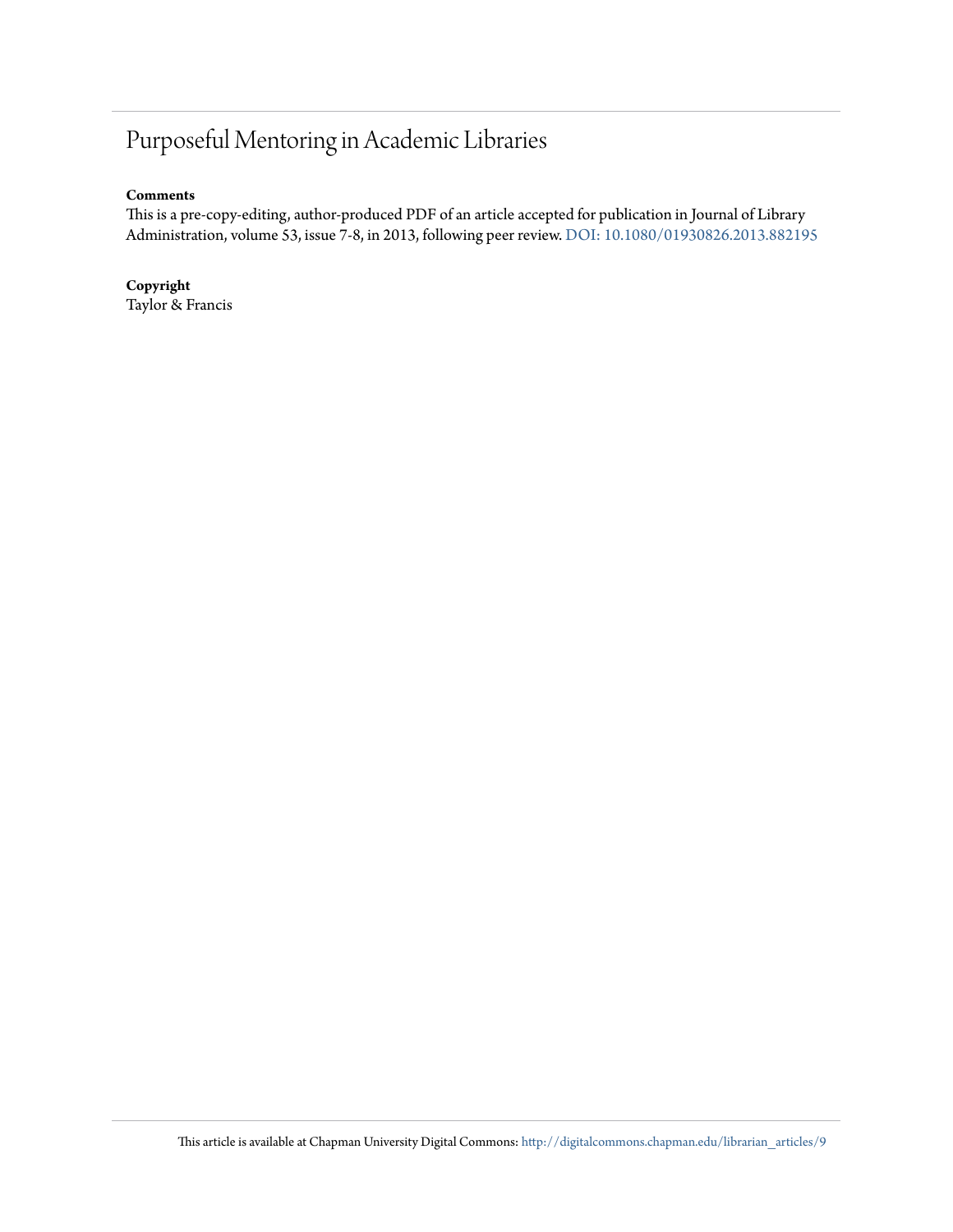Purposeful Mentoring in Academic Libraries

Kevin M. Ross

Chapman University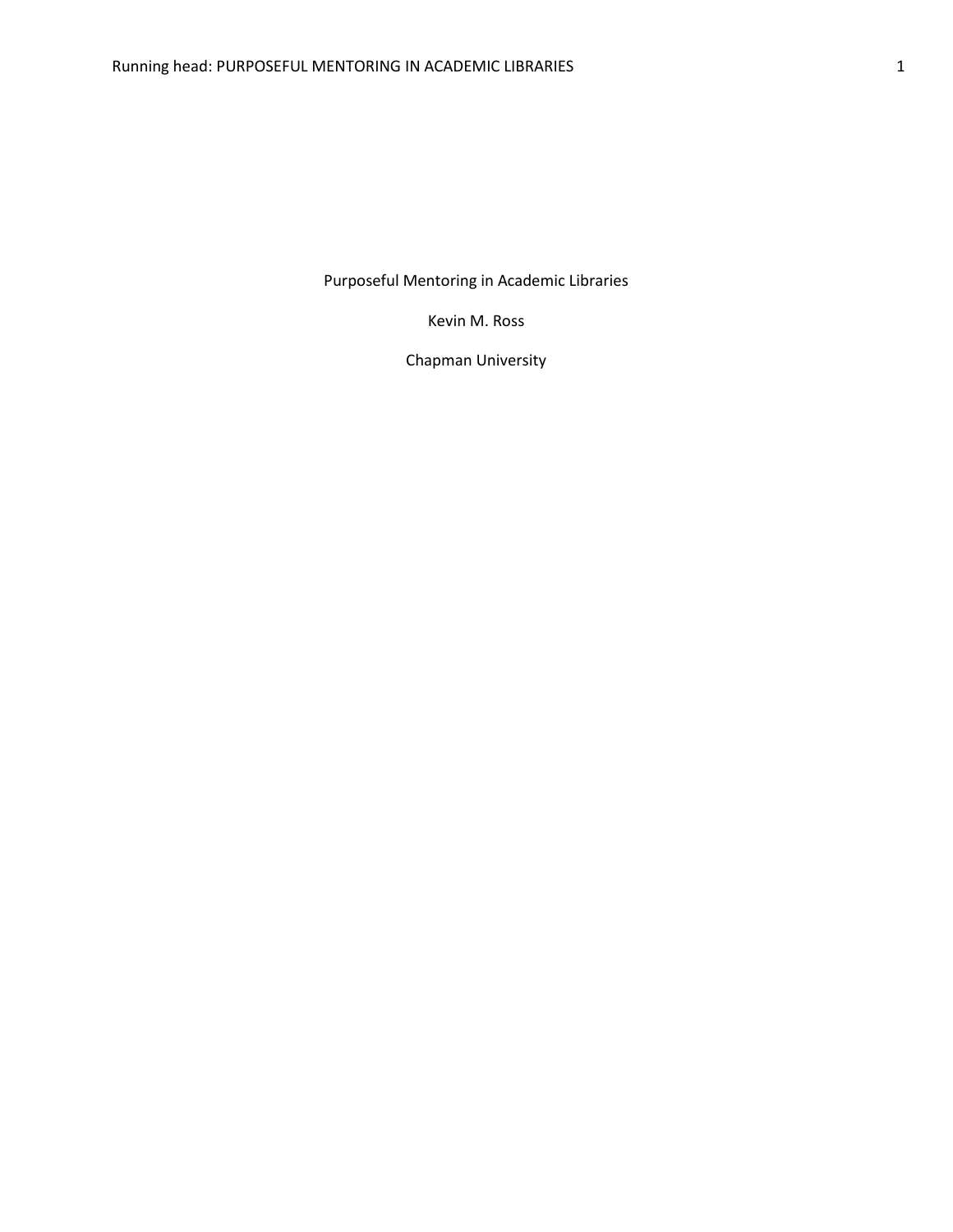**Abstract**: This article offers statistical information about the future of our profession and the role that mentoring may play in retaining and promoting academic librarians into leadership positions within an organization. An overview of the history and definition of the word mentor and current terminology is offered to provide the reader with understanding of the complexity surrounding the concept of mentoring. Mentoring as process is explained, and both formal and informal mentoring processes are discussed and examples provided. The benefits of mentoring are detailed and include the benefits for mentors, mentees, and academic libraries, with a special focus on minorities and generational considerations now prevalent in libraries. Qualitative methodologies are examined to determine relationships, and the methods used include interviews, questionnaires, and print and online surveys. Case studies from across the nation are analyzed and offered as evidence that mentoring does in fact work well in many academic libraries, but librarians should be mindful that these mentoring processes must be evaluated periodically to remain viable. A brief discussion and future considerations section offer helpful information on gaps in the literature and the challenges that academic libraries face as they create and implement mentoring processes in their respective academic organizations.

**Keywords**: academic libraries, case studies, mentor, mentoring, methodology, Millennials, minorities, NextGen

**Author Footnote**: Kevin M. Ross, Associate Dean of the Leatherby Libraries at Chapman University and Ph.D. student in Education with an emphasis in Cultural & Curricular Studies.

Received: September 24, 2013 Accepted: October 23, 2013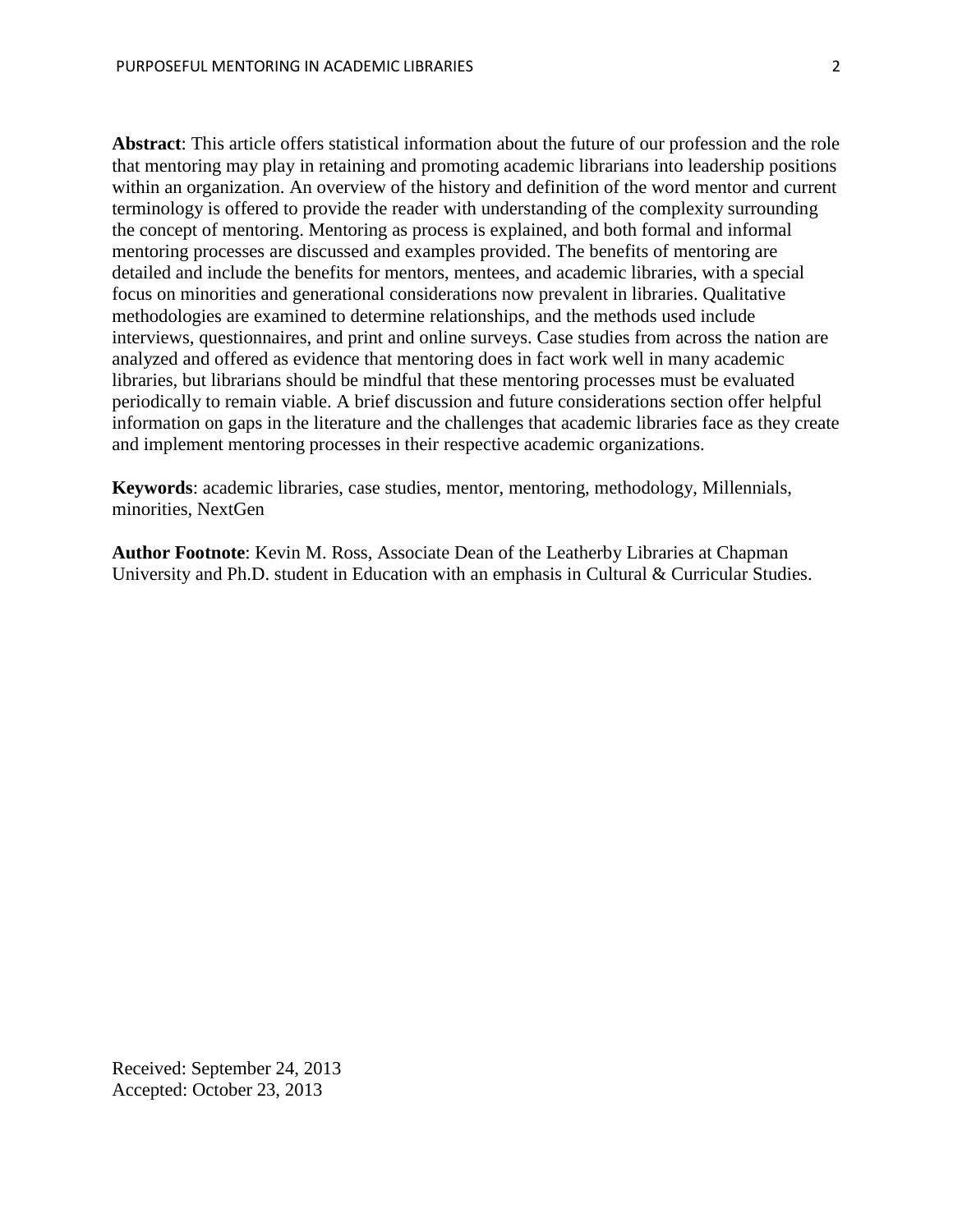#### **Purposeful Mentoring in Academic Libraries**

The academic library profession is facing a potential leadership crisis, and the next decade will see a significant number of librarians retiring from the profession (U.S. Bureau of Labor Statistics, 2011). Wilder (1995) predicted that between 2000 and 2010, 40% of professional academic librarians will have retired. Looking ahead at the next decade, starting with the year 2010, about 45% of current working librarians will reach the age of 65 (Lynch, Tordello, & Thomas, 2005), and the number of academic librarians leaving the profession will be approximately 27% (Wilder, 1995). In a more recent study, 36% of "baby boomer" academic librarians surveyed never had a mentor. The research indicates that mentoring is an option for the future as librarians in academic libraries face a dynamic and tenuous future (Neyer & Yelinek, 2011). Librarian and leadership positions within academic libraries will need to be filled by currently employed librarians or recent graduates of nationally accredited library and information science schools.

 As evidenced by the research found within the reviewed literature, mentoring in our profession is a viable option for preparing future leaders and for career development (Mavrinac, 2005; Nankivell & Shoolbred, 1997). Though mentoring is not unique to librarianship, and it is found within many fields including business, psychology, sociology, and education (Allen, Eby, & Lentz, 2006; Field, 2001; Hansman, 2003; Kirchmeyer, 2005; Mathews, 2003; Meister & Willyerd, 2010), this article highlights the academic library and leadership literature in order to determine how mentoring in academic libraries and leadership studies can better prepare academic librarians for successful careers as leaders within their institutions.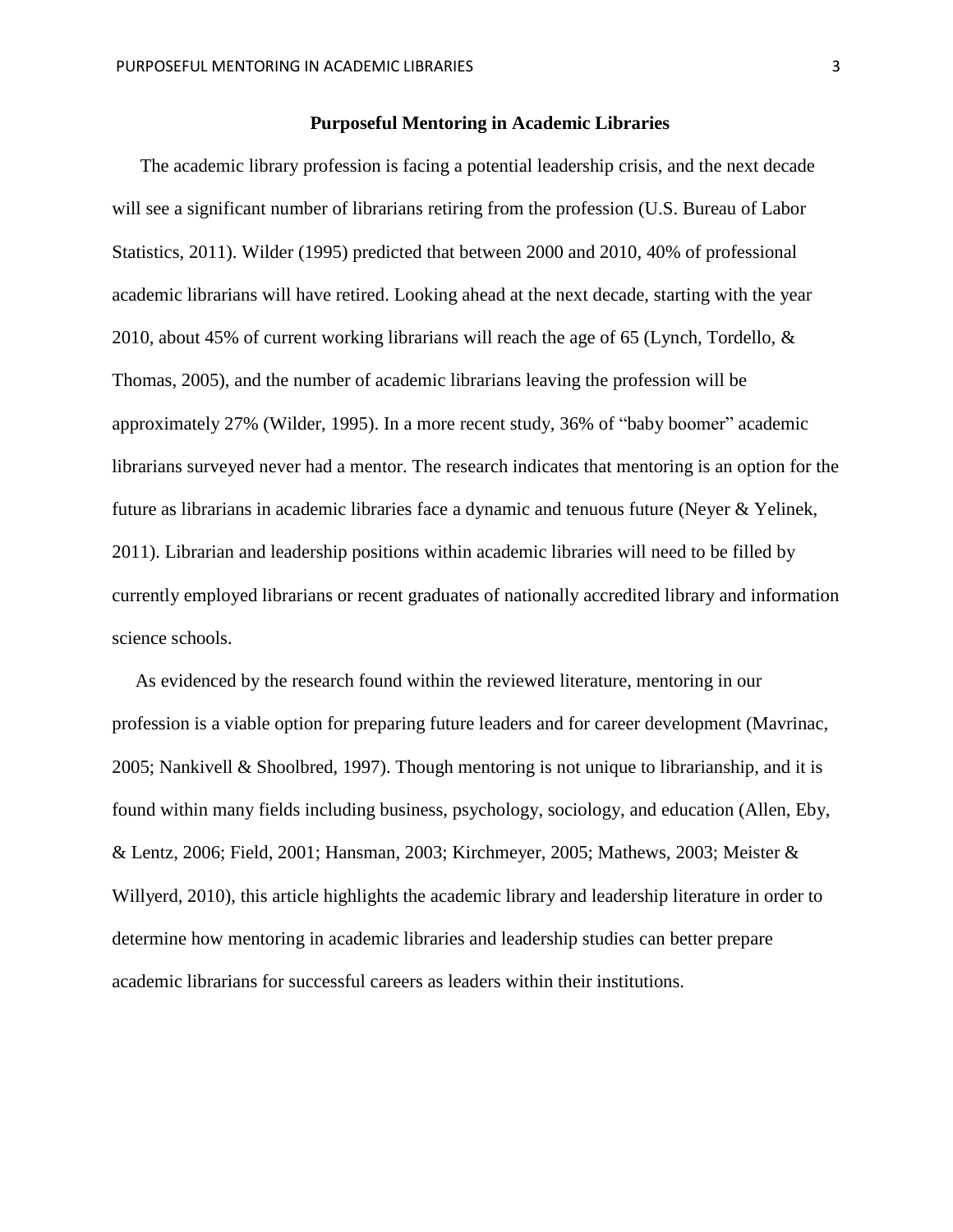#### **Literature Search**

 The literature on mentoring in academic libraries from the past two decades has been analyzed in order to provide an overview and understanding of best practices in the process of mentoring found specifically within academic libraries and to identify seminal works in the field (Golian & Galbraith, 1996). Though mentoring may be one beneficial method in preparing academic librarians for leadership positions, career stage and professional development are also important considerations (Freedman, 2009), but are outside the scope of this article.

 If we are to properly prepare currently employed librarians and recent graduates for leadership positions within the profession, the library profession must determine sustainable and consistent methods to assist future librarian leader's success (Mavrinac, 2005). Furthermore, to understand the responsibilities and complexities that librarians face in dynamic academic libraries of the  $21<sup>st</sup>$  century, mentoring, with its corresponding benefits, is one viable option that academic library leaders can institute within their organization to address the leadership vacuum that is on the horizon in academic libraries (Cox, 2007; Fiegen, 2002; Henrich & Attebury, 2010; Mosby & Brook, 2006).

#### **History, Definition, and Terminology of Mentoring**

 A foundational understanding of both the history and the definition of what it means to be a mentor is in order to better understand current best practices within mentoring and how best practices can be applied appropriately in an academic library setting. According to the literature, the history of the word mentor goes back to ancient Greece and the tale of Odysseus (Freedman, 2009; Nankivell & Shoolbred, 1997; Ragins & Kram, 2007) and to the master apprentice concepts found in ancient China (Zhang, Deyoe, & Matveyeva, 2007). In both historic instances, a mentor was viewed as an individual who acted as a role model and supporter throughout the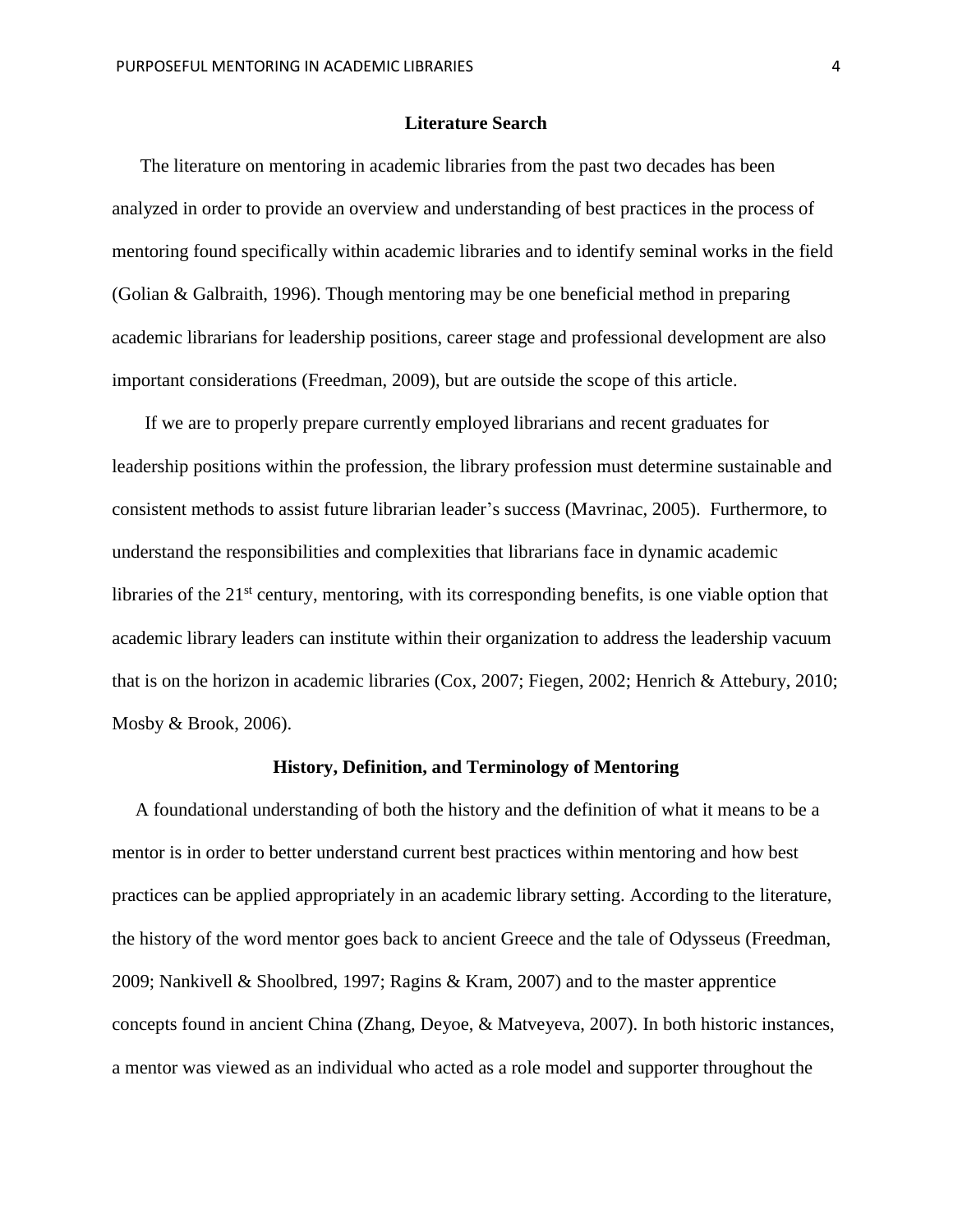duration of the mentoring process.

 Definitions abound regarding mentors and mentoring, and Golian and Galbraith (1996) provide a litany of sample definitions related to higher education and academic libraries, but explain that one universal definition of mentoring is noticeably absent from the literature. Gehrke (2001) defines mentorship abstractly, using concepts of giving and receiving as foundations for understanding. Zachary (2005) defines mentoring as a relationship established between two or more people that is both reciprocal and collaborative by nature, and one which leads to shared responsibility and accountability between mentor and mentee as they move toward wellarticulated goals. The online version of the *Oxford English Dictionary* (1750) defines mentor as "a person who acts as guide and adviser to another person, especially one who is younger and less experienced. Later, more generally: a person who offers support and guidance to another; an experienced and trusted counsellor or friend; a patron, a sponsor" (Mentor). Goodyear (2006) suggests that mentoring should be considered more as a process between two or more individuals who work together, in order to assist in the career development of the less experienced person.

 To better comprehend the definition of mentoring, Field (2001) encourages an understanding of terms related to mentors and mentees. According to Field, the terms most widely attributed synonymously to the word mentor include guide, teacher, advisor, and coach (2001). For the word mentee, apprentice and protégé are used periodically and interchangeably, thus offering further descriptive words that do not lead to a definitional misinterpretation behind the intended meaning of terms. Although the wording may be varied and not universally described, the conceptual meaning, definition, and terminology surrounding mentoring and mentees is articulated in the library-related literature in order to facilitate additional depth of understanding.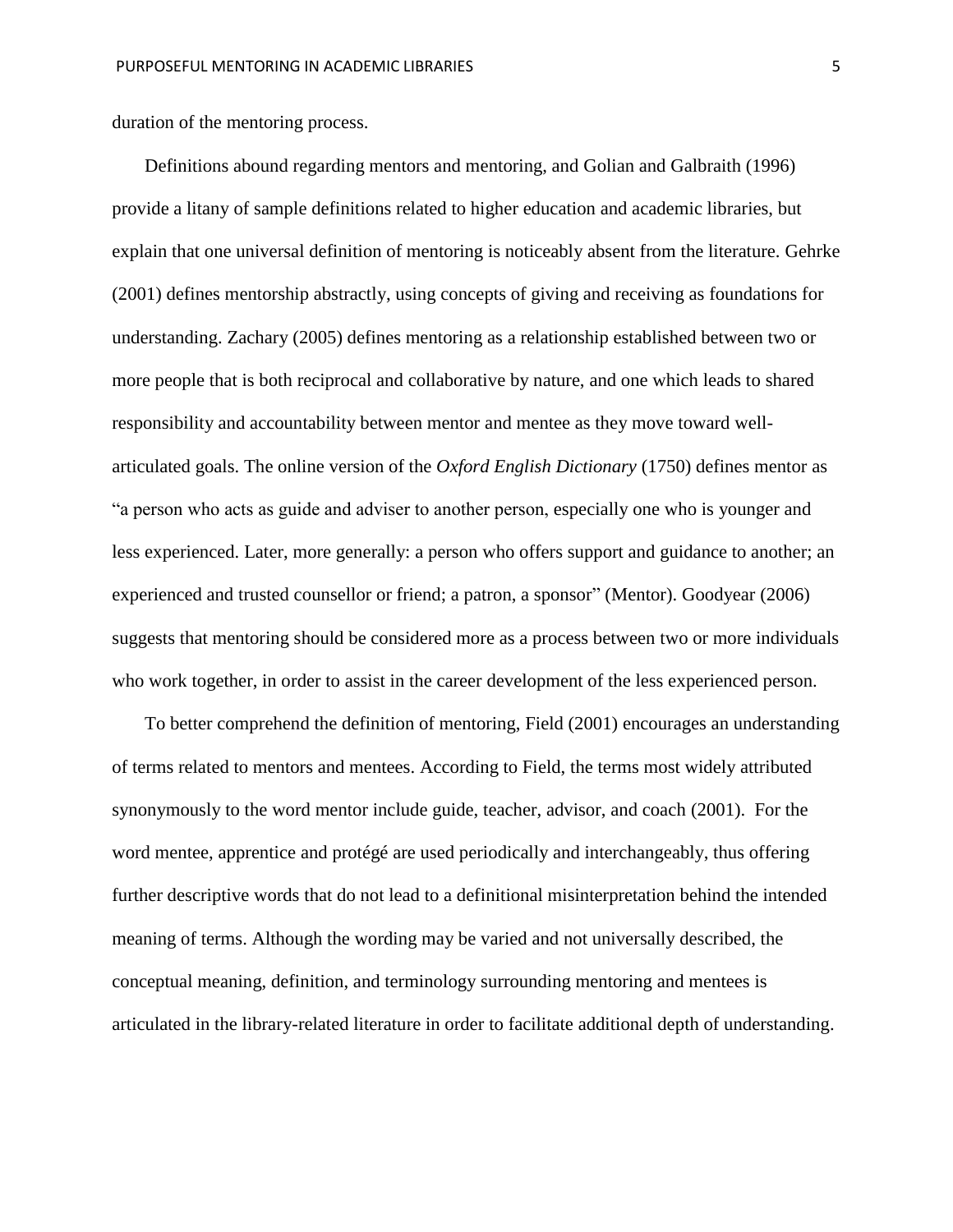#### **Mentoring as Process**

 Mentoring is a process between two or more people that can be implemented in a variety of ways based on the needs and resources of the organization (Culpepper, 2000). Whether formal or informal processes are used, it is noteworthy to mention that mentoring can be a developmental strategy (Haglund, 2004; Murphy, 2008; Taylor, 1999), a tool for retention and promotion (Snow, 1990), or simply viewed as a process whereby there are stated or unstated benefits for the mentor, mentee, and the organization (Hardesty, 1997; Field, 2001; Munde, 2000). Though there are theoretical considerations for formal mentoring processes that include the ideas of social exchange and communitarianism (Gibb, 1999), this article offers more practical knowledge that mentoring practitioners may find beneficial in their daily interactions within academic libraries.

#### **Mentoring Models in Academic Libraries**

 The disparate types or models of mentoring found in the library-related literature indicate that there is no clearly defined consensus on which type or model of mentoring is most effective for individual academic libraries, though the literature supports informal mentoring processes as being more effective for academic libraries in general (Field, 2001). The types or models of mentoring processes are often categorized as either informal or formal (Field, 2001; Freedman, 2009; Golian-Lui, 2003; Keyse, Kraemer, & Voelck, 2003; Wojewodzki, 1998), as group/organizational (Bosch, Ramachandran, Luevano, & Wakiji, 2010; Hallam & Newton-Smith, 2006; Meister & Willyerd, 2010; Miller & Benefiel, 1998; Ritchie & Genoni, 2002), or paired within either a peer (Holliday & Nordgren, 2005; Level & Mach, 2005; Mavrinac, 2005) or subordinate/superordinate (Hallam & Newton-Smith, 2006) relationship.

 Formal mentoring programs are traditional in nature and involve the pairing of senior administrators with a junior member of the organization (Freedman, 2009). These formal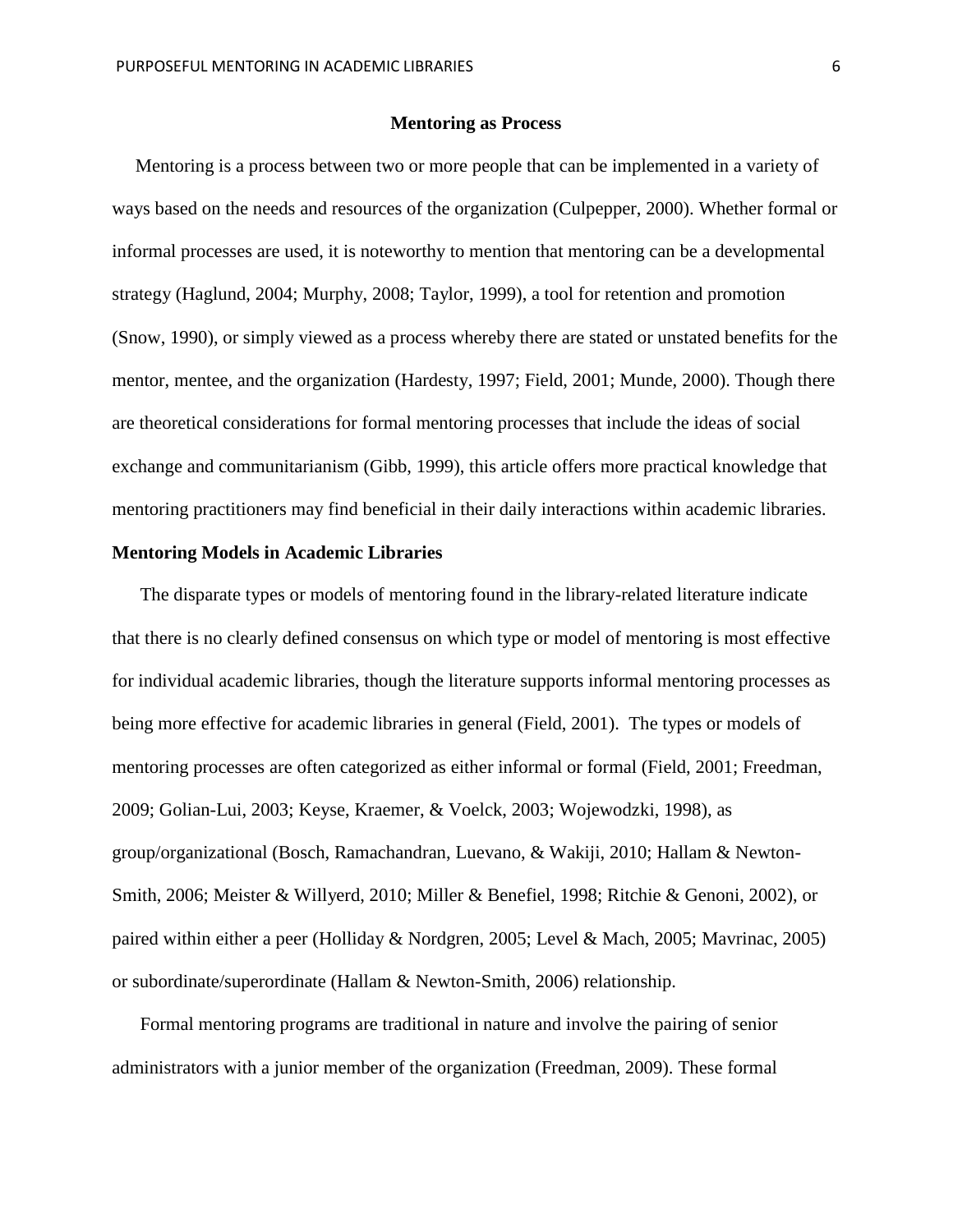mentoring programs were popular in the 1970s and 1980s, but since that time, the mentoring processes found in academic libraries are focusing on informal mentoring programs due to their flexibility and personal attachments between mentor and mentee (Field, 2001). However, some formal mentoring programs are being implemented in academic libraries across the country. The College Library Directors Mentor Program, which is sponsored by the College Libraries Section of the Association of College & Research Libraries, is one such program. This formal mentoring program includes a 3-day intensive workshop in addition to the formal pairing of a newly minted library director with a senior director (Golian-Lui, 2003). An innovative and formalized approach was also undertaken by the University of Kansas, and this program includes elements of facilitated pairing, a formal mentoring agreement, and an assessment element, which is vital in measuring program effectiveness (Ghouse & Church-Duran, 2008). Bosch et al. (2011) discuss the creation of a resource-team model approach to mentoring, and this formal approach, though inherently flexible, requires the team or committee to orient, train, and monitor academic librarians during their first 3 months on the job. Though mentoring processes may indeed be moving toward informal structures, formal mentoring programs do offer an alternative for individual libraries to consider as they undertake this difficult and complex issue.

 Informal mentoring is discussed in the library literature and includes the concept of peer mentoring (Neyer & Yelinek, 2011). In a study conducted by Holliday and Nordgren (2005), a unique approach to peer mentoring was taken that included using students at various public service points within an academic library to provide an extended ability for librarians to reach out to students and faculty. Though this process is informal, and discusses the identification of peer mentors from the student body, it did allow for librarians acting as mentors to grasp the importance placed on informal mentorship practices that benefit the organization.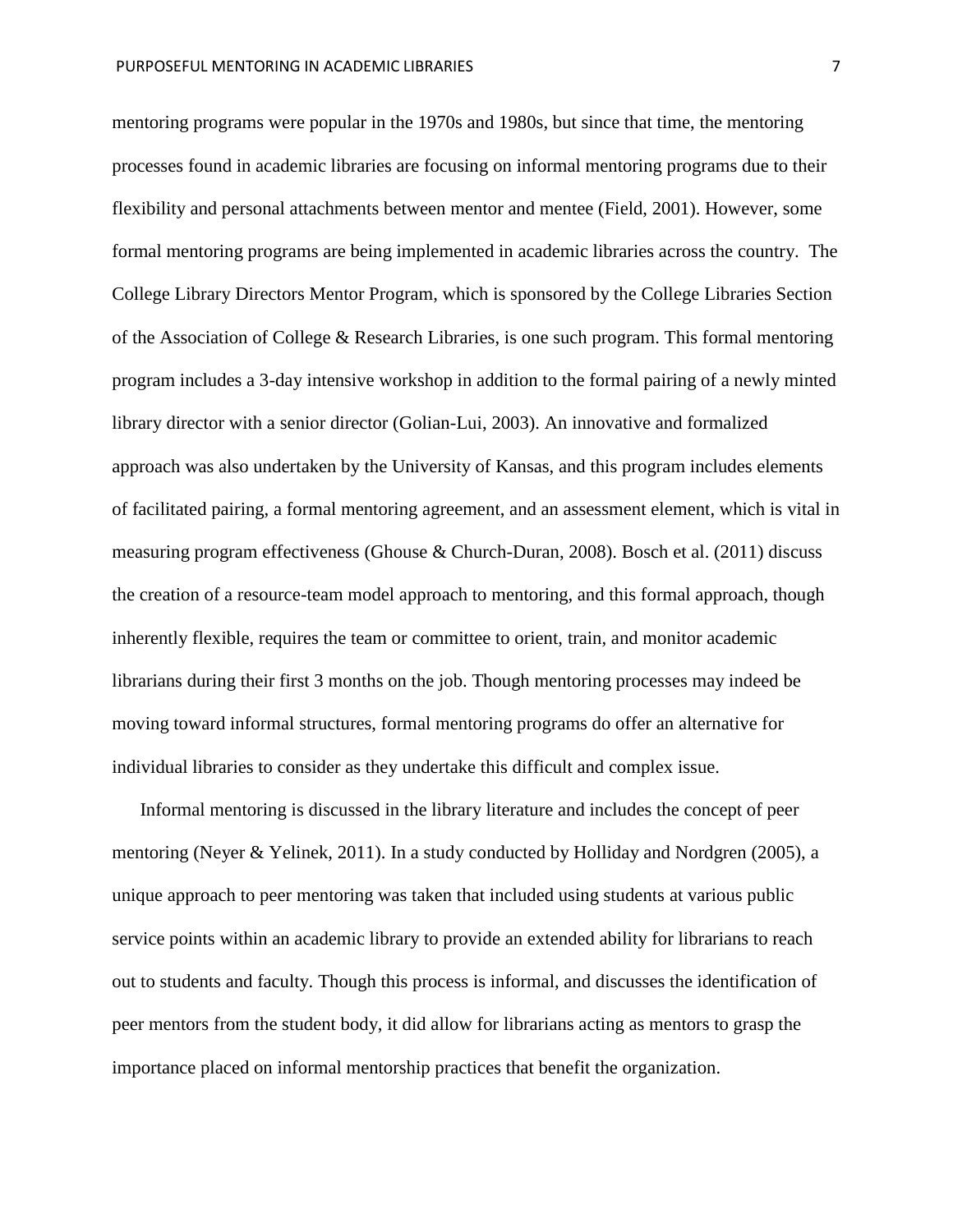Field's (2001) work on informal mentoring processes discussed the differences between formal and informal mentoring and suggested that informal mentoring provides opportunities for a personalized approach, yet maintains enough flexibility to prevent participants from viewing the process as rigid or stagnant. Delving deeper into this research, Field outlined two fundamental types of informal mentoring processes. One type involved either a mentor advising a mentee or a mentee requesting guidance from a more knowledgeable or experienced librarian. This included establishing a long-term relationship which may bloom into a professional friendship that provides a relaxing atmosphere that inspires risk taking, or it may be more inspirational and provides encouragement for mentees to attend professional development conferences or interact with current library-related literature in more substantive ways. A second type of informal mentoring process involved mentoring programs that were in the infancy stages of development and have yet to be formalized. These types of programs do have some frameworks in place to guide the direction of the mentoring process but are not considered formal processes due to their informally inherent nature (Field, 2001).

 At Oakland University, an Untenured Librarians Club (Un-TLC) was formed to address a perceived lack of mentoring for librarian faculty members undergoing the tenuring process. This informal mentoring process relied on a relaxed, communication process in which formalized approaches were dismissed as too restrictive and mentorship between tenured and untenured library faculty was supported (Keyse, Kraemer, & Voelck, 2003). This unique concept and view of informal mentoring provided stakeholders with recommendations that would encourage active participation in the tenure process, but also provided a means for guiding untenured librarians toward the accomplishment of individual research and writing goals. From open sharing of research findings to more practical writing tips offered from tenured mentors, this informal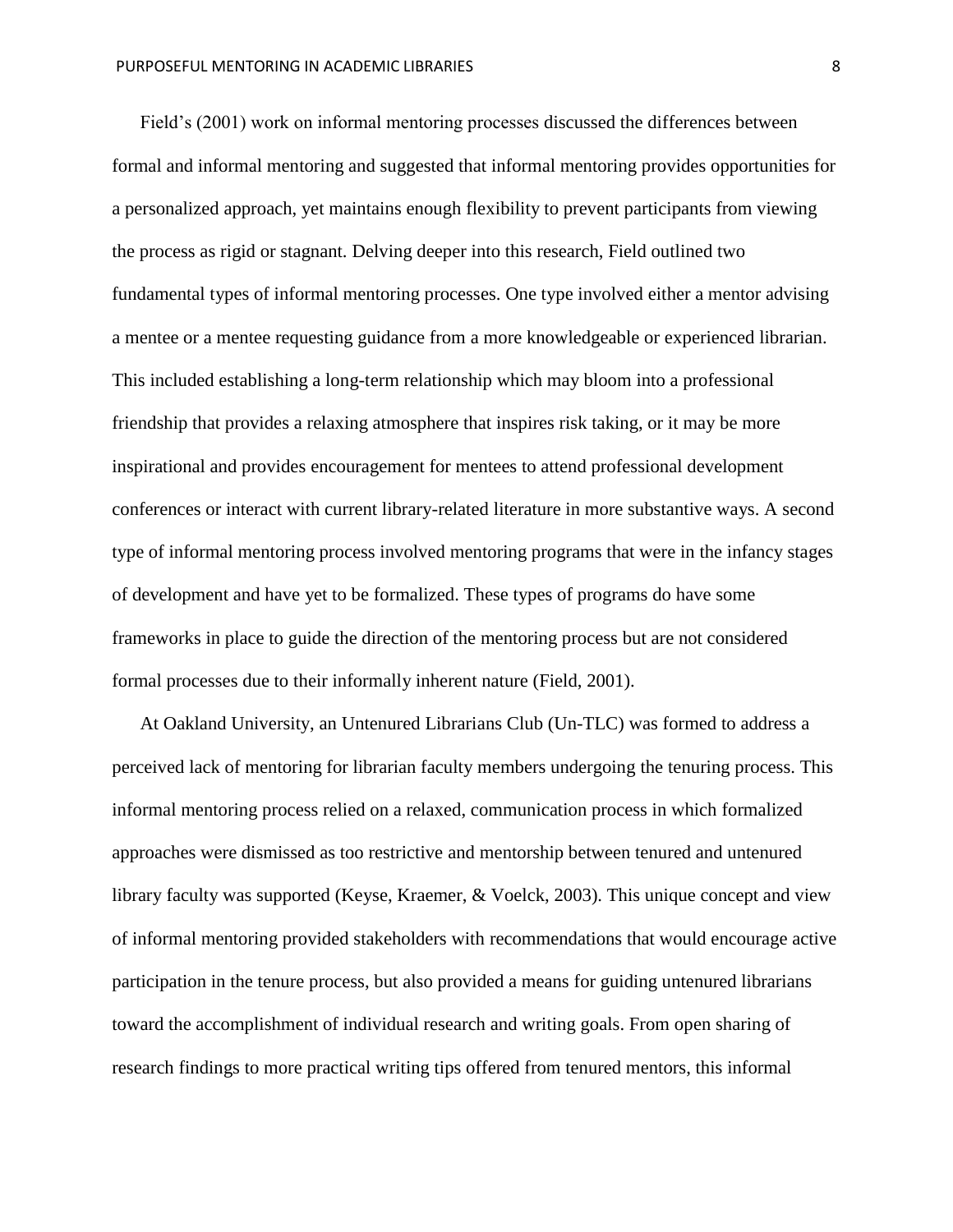process encouraged a collaborative process between tenured and untenured librarians, resulting in critical reviews of drafts for publication, information on guidelines to reach tenure, and support of research and scholarly pursuits even after the tenure process was completed.

 Formal and informal mentoring programs in academic libraries continue to function as opportunities to advance the needs and meet the expectations of academic librarians (Goodyear, 2006). And although there are instances in which mentors and protégés are resistant to the value of mentoring processes (Hansman, 2003), most of the reviewed literature suggests that mentoring provides perceived benefits for mentors, protégés, and academic libraries (Farmer, Stockman, & Trussell, 2009).

#### **Benefits of Mentoring for Mentors, Mentees, and Organizations**

 One method that has proven to be beneficial for academic librarians interested in ensuring the future success of the library profession is mentoring (Goodyear, 2006). According to Goodyear (2006), there is a correlation between the mentoring process and the derived benefits for the mentor and mentee. For mentees, the benefits might include receiving both help and direction from the mentor in a collaborative manner. For the mentor, benefits include having a salutary influence on those in the library profession, the possibility of leaving a legacy, and reverse mentoring. Hardesty (1997) believes that benefits of mentoring are also correlative and rely on the importance of establishing collegial relationships between mentors and mentees, which encourages candid discussions on sensitive topics in a safe and trusting environment. Field (2001) contends that the provision of career advancement advice, both professional and personal guidance, and the reinforcement of an individual's self-confidence are benefits derived through the mentoring process. Munde (2000) stressed that the benefits found during mentoring relationships not only apply to the mentor and mentee but also to the organization as a whole.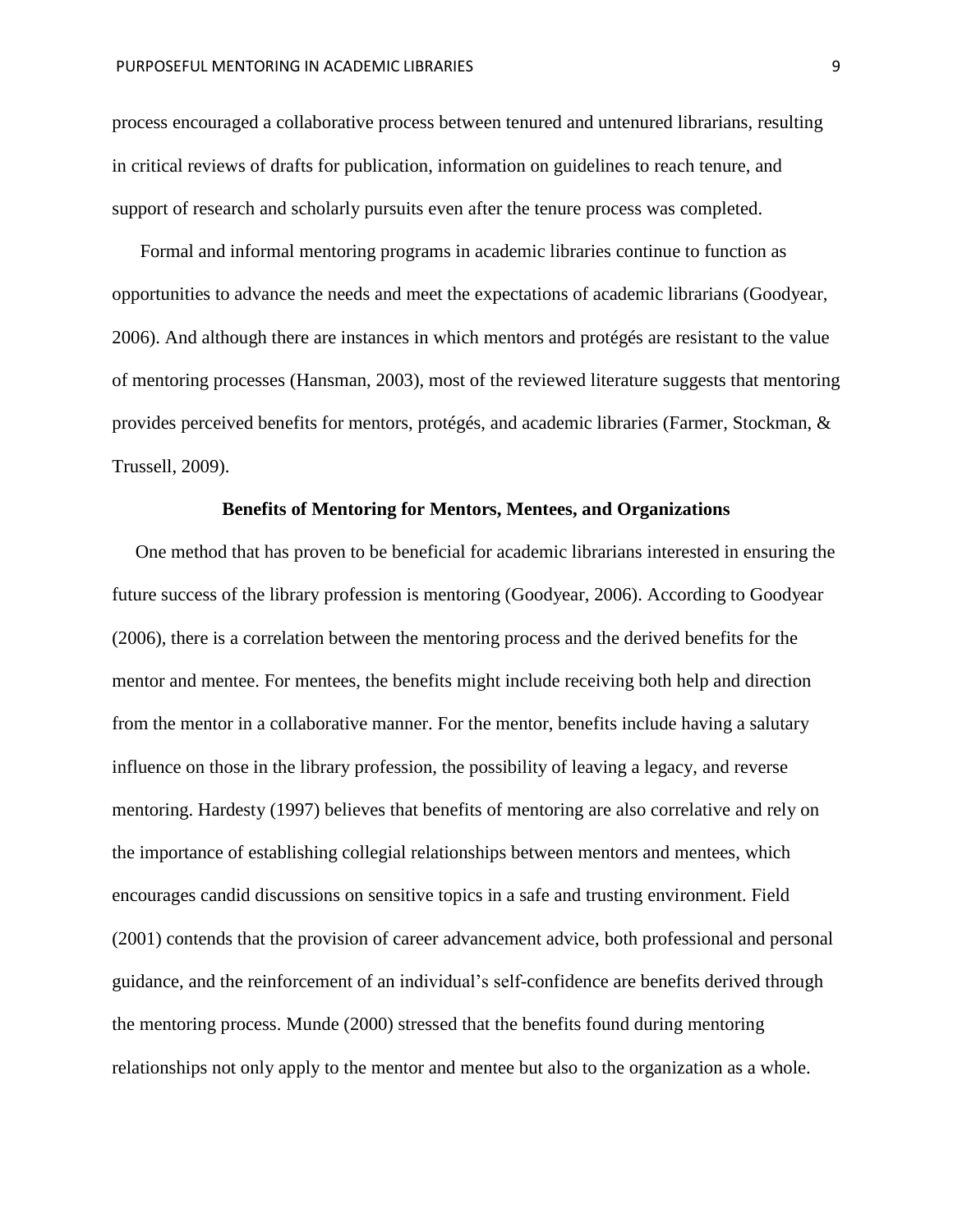Examples of the relationship between organizational benefits and the mentoring process were not causal but were interrelated and included reducing employee turnover, exposing new academic librarians to organizational patterns of functioning, and increasing leadership effectiveness throughout the organization. These are important considerations as the profession seeks to improve the employees and organization within which they are employed (Munde, 2000).

#### **Benefits of Mentoring Minorities**

 Mentoring has benefits for minorities, as well as for the majority of academic librarians, and the research offers insights into how these benefits from mentoring can positively affect retention rates of minority librarians (Bonnette, 2004; Johnson, 2007; and Olivas & Ma, 2009). Bonnette (2004) provides statistical data taken from both the 1990 and 2000 United States census to illuminate how our minority population is increasing exponentially and suggests that half of the population of the United States will be ethnic minorities by the year 2050. Additionally, the author posits that the benefits of mentoring minorities include instilling confidence and providing minorities with a set of skills with which they can compete in a high-pressure work place. These skills might include publication and presentation advice or provide more practical skills that allow minority librarians a better understanding of the politics and environment of an academic organization. In conclusion, Bonnette provides a perspective that self-confidence and selfmotivation are direct pathways to career success that are strongly related to the mentoring process.

 Research was conducted by Johnson (2007) at the University of Minnesota in the Institute for Early Career Librarians from Groups Underrepresented in the Profession to determine the influence of group mentoring on retention for librarians of color. The research indicated that librarians of color often feel isolated, intimidated, and alienated due to joining a predominantly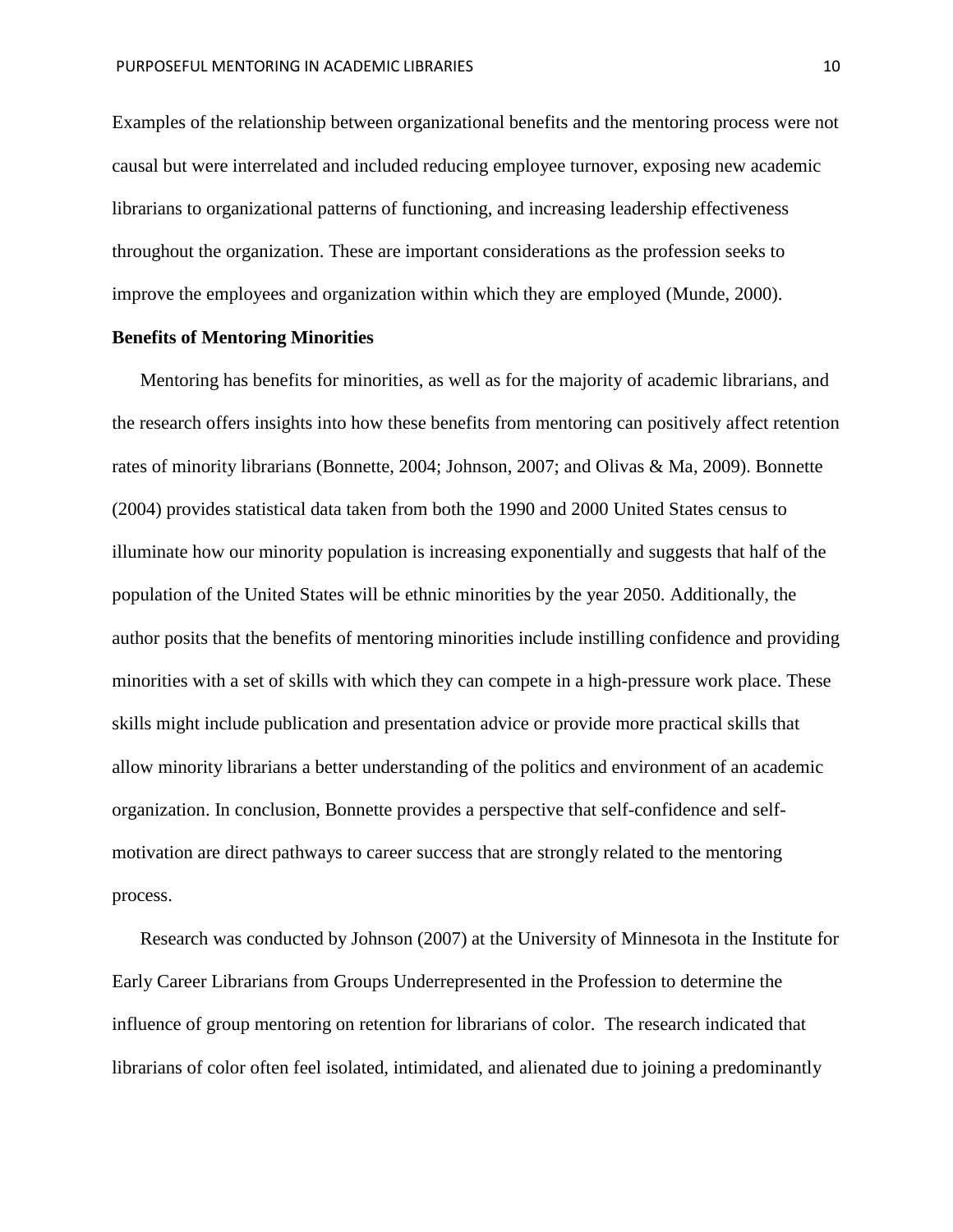white profession where others may be older and have more job-related experience. Additionally, Johnson contends that the use of group mentoring processes can alleviate challenges and support librarians of color as they overcome these feelings through advisement, encouragement, and collaboration on scholarly activities with other academic librarians, both internally and externally (2007).

 Similar research regarding the benefits of mentoring minorities were conducted by Olivas and Ma (2009) using an electronic survey targeted toward minority librarians with less than one year of professional experience. The survey's purpose was to identify how mentoring experiences and the level of mentoring received correlated to job satisfaction. Out of 157 completed surveys, the findings indicated that that only 20% of minority librarians felt they had been properly mentored during their first 5 years in the profession and librarians who had received mentoring in some form had significantly higher job satisfaction because of it.

Studies by Gandhi (2000), Howland (1999), and Josey (2002) reflect on diversity and promotional strategies to assist minorities with reaching their full potential, and the majority of these studies suggest that there is a correlation between the benefits provided through the mentoring process for minority academic librarians. For Gandhi, the evidence in the literature indicates that minority librarians need recruited for graduate schools in library science, recruited to academic library positions, and retained, mentored, and promoted into leadership ranks to better reflect the ethnic makeup of the country. This can be done through mentoring processes that act as guides for increasing confidence and job related skills for academic librarians of color (2000).

 Howland (1999) promotes the importance of understanding diversity in new ways and reminds us that over 80% of the library profession in the United States is Caucasian. In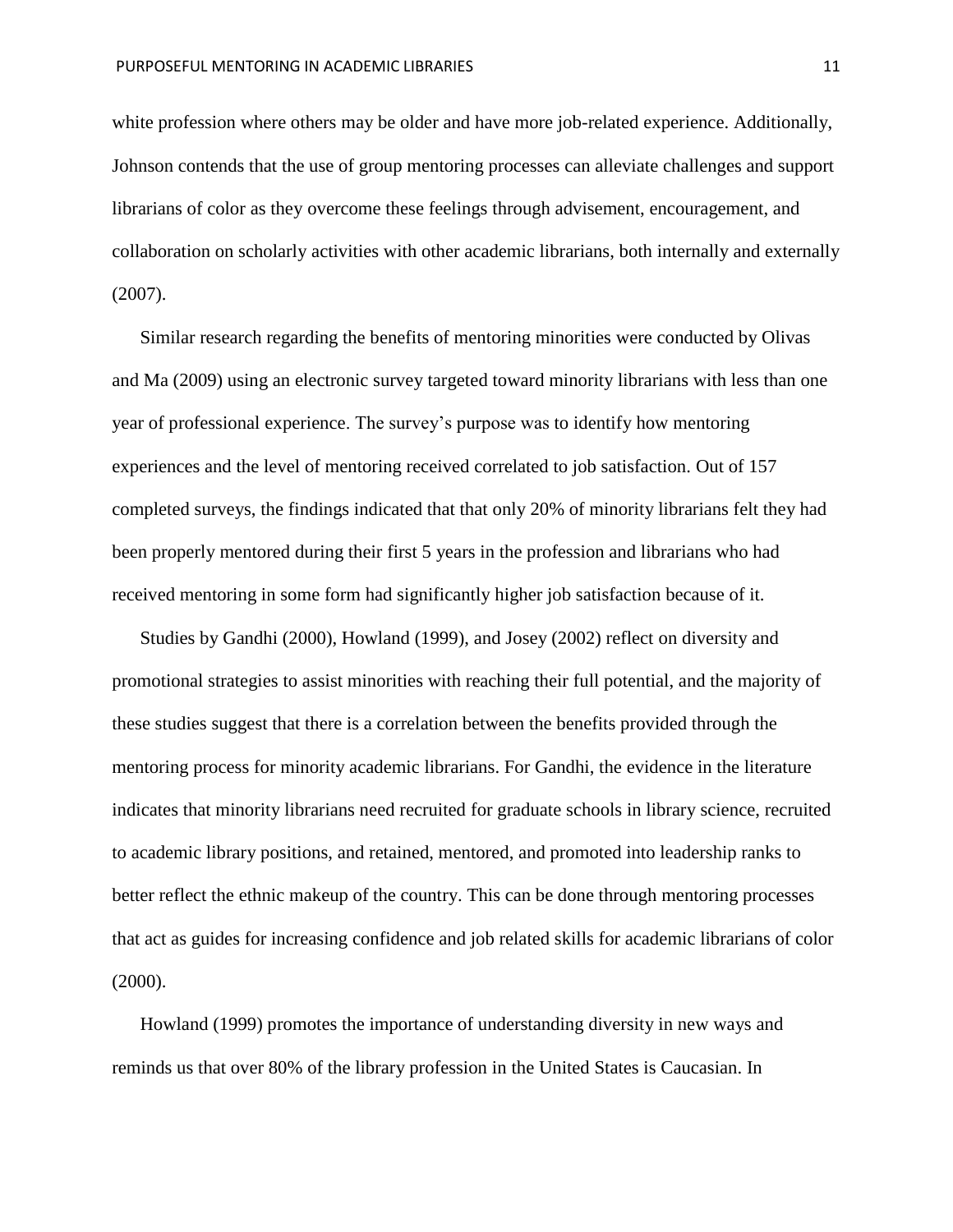professions like librarianship, where minorities were traditionally encouraged to assimilate, organizations must begin to address more complex issues of retention and promotion for minorities and not rely on traditional methods that worked previously for the White majority. Howland contends that establishing mentoring relationships provides a plethora of opportunities and benefits for novice minority librarians through the sharing of knowledge, skills, technical expertise, encouragement, and constructive feedback and provides a means of reaching maximum potential in the workplace.

 One example from 1997-1998 indicates ALA accredited library science schools graduates were 90% white (Josey, 2002). However, this research also indicates that there are minorities working in libraries across the country and that developing a strong diversity program allows the identification of minorities in libraries who might be eligible for recruitment and promotion to leadership positions at the middle and upper levels. Though the path may not be as currently accessible to minorities, Josey (2002) believes that as the world moves toward the concept of the global village, libraries may realize the potential benefits that minority librarians can offer an organization, and through mentoring processes continue to promote diversity in academic libraries across the nation.

#### **Benefits of Mentoring Gen-X or NextGen**

 The literature illuminates discrepancies in generational definitions and the corresponding years of coverage associated with generations (Meister & Willyerd, 2010; Neyer & Yelinek, 2011), but according to Young, Hernon, & Powell (2006), the Baby Boomer generation spans the years 1946 – 1964. Generation X covers 1965 – 1979, and the following generation, referred to in the literature as Millennials, Next Gen or next generation, were individuals born between 1980 – 2001. Yet, despite these unclear definitional boundaries, the literature suggests that Baby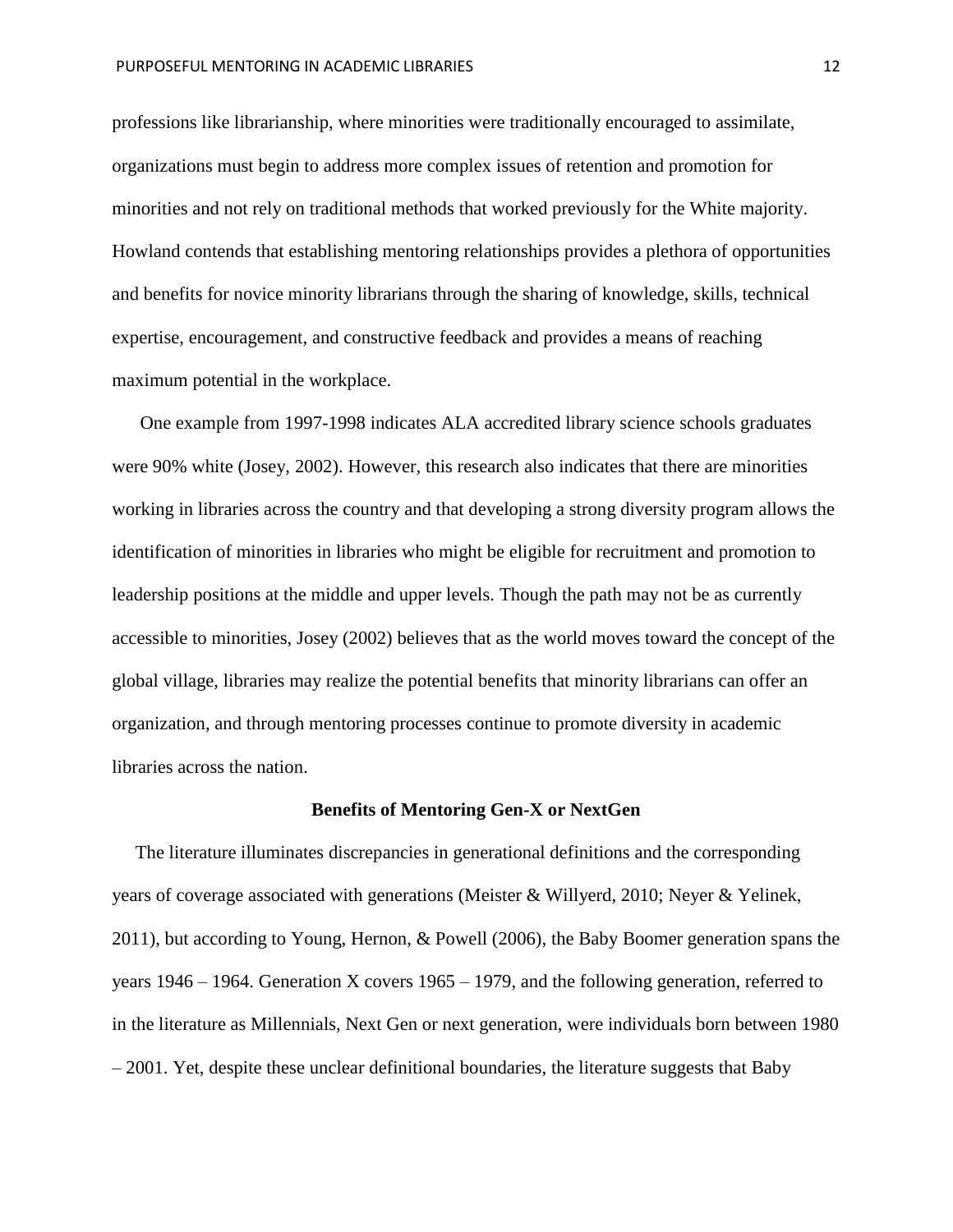Boomers and the generations that follow have few significant differences regarding mentoring processes and attitudes toward work within academic libraries (Neyer & Yelinek, 2011).

 Understanding how to mentor the most recent generations of librarians is helpful for Baby Boomers who are currently in leadership roles within academic libraries (Mosley, 2005). According to Mosley, Generation X employees seek flexibility, positive reinforcement, and tolerance from library management in order to meet their own personal needs. For Generation X, mentoring must include a continuous dialog in which ideas are shared, discussion is encouraged, goals are agreed upon collectively, and constructive feedback is offered frequently to allow nextgeneration employees the opportunity to grow professionally. Furthermore, Generation X employees must be mentored by Baby Boomers in management positions to fully understand the importance of organizational structure and dynamics, the importance of communication using tact and diplomacy, and the role that organizational psychology can take when interacting with other librarians from differing generational backgrounds (Mosley, 2005).

 Young et al. (2006) conducted an exploratory study of academic library leadership attributes with a focus on Generation X and discovered that this next generation of library employees felt quite differently from their predecessors regarding which attributes are most valuable for library directors to possess. The literature highlighted attributes such as an appreciation for technology, teamwork, flexibility, open communication, mentoring, and nurturing as being preferred by Gen X librarians. Additionally, concepts of fairness, listening skills, work and life balance, relationship building, trust, challenges, and loyalty were key indicators for Gen X employees to remain engaged and participative in the work of academic libraries and to ensure their own sense of self-worth within these organizations (Young et al., 2006).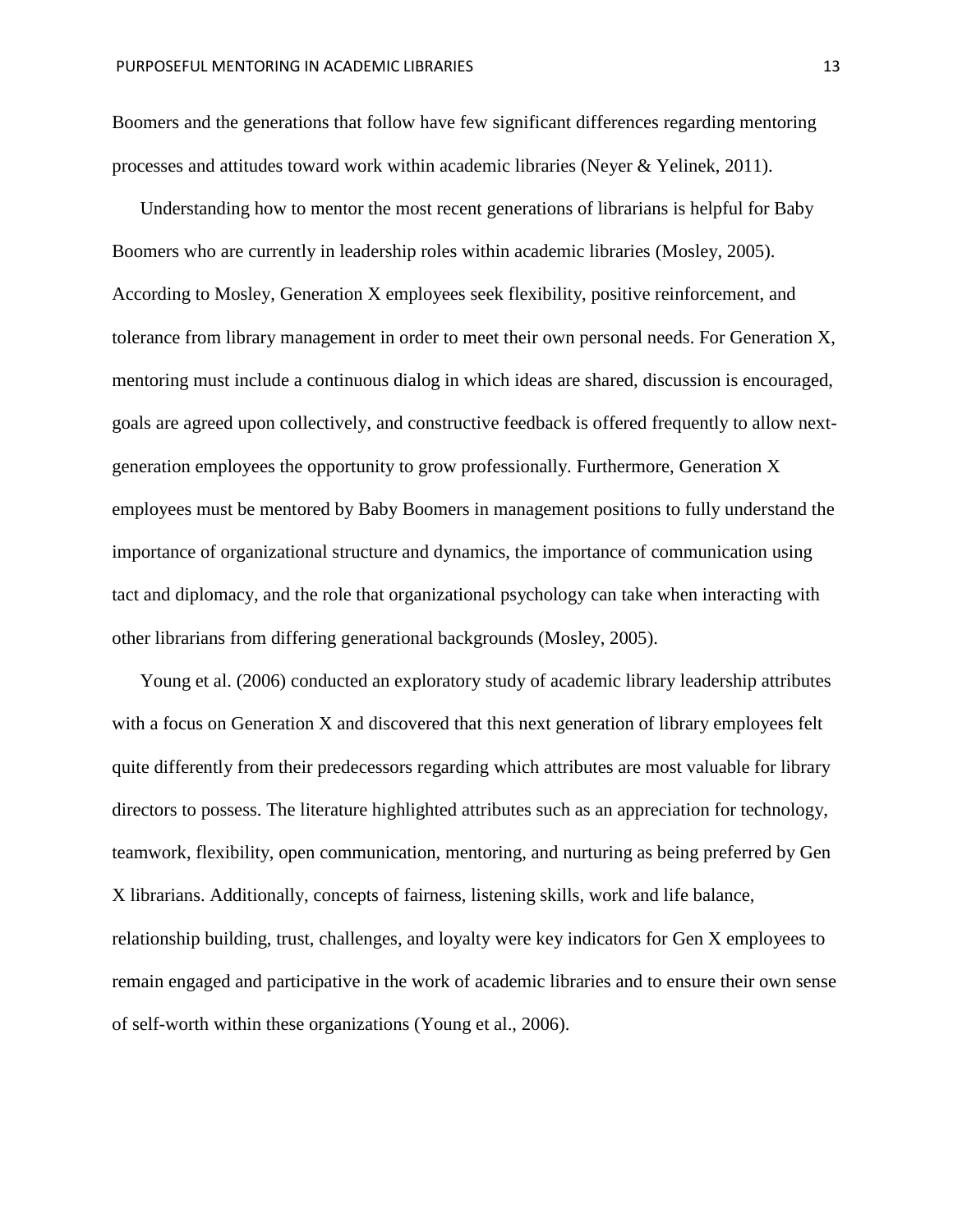#### **Benefits of Mentoring Millennials**

 Meister and Willyerd (2010) predict that Millennials will make up nearly 50% of the workforce by the year 2014. This research explains that Millennials seek opportunities to establish work relationships, engage in learning new skills, and connect to a larger purpose, and mentoring relationships are acceptable and expected in organizations where Millennials are employed. Additionally, Millennials are looking for growth opportunities in professional organizations, and the authors purport that mentoring can provide a competitive edge for organizations and will assist in attracting and retaining individuals of this generation.

#### **Methodologies**

 Hallam and Newton-Smith (2006) noted that when evaluating mentoring programs, qualitative research methodologies are preferred over quantitative methods due to the nature of qualitative research, which provides the ability to collect descriptive, attitudinal, and enriching behavioral data. The methodologies used within the empirical studies were indeed qualitative in nature and consisted of surveys in either print or online form (Allen et al., 2006; Hallam & Newton-Smith, 2006; Olivas & Ma, 2009), interviews (Zhang et al., 2007), or questionnaires (Neyer & Yelinek, 2011).

 In reviewing these qualitative research methodologies, it was apparent that the number of respondents was too small to form a significant perspective on the relative value of the results. For example, in the research conducted by Hallam and Newton-Smith (2006), the sample size was only 25, and there were only 12 total respondents. In the research conducted by Zhang et al. (2007), only four individuals were interviewed, so the findings may not be generalizable to a library profession facing a potential leadership crisis. The work by Allen et al. (2006) was more comprehensive, but the focus was not on mentoring in academic libraries. Instead, the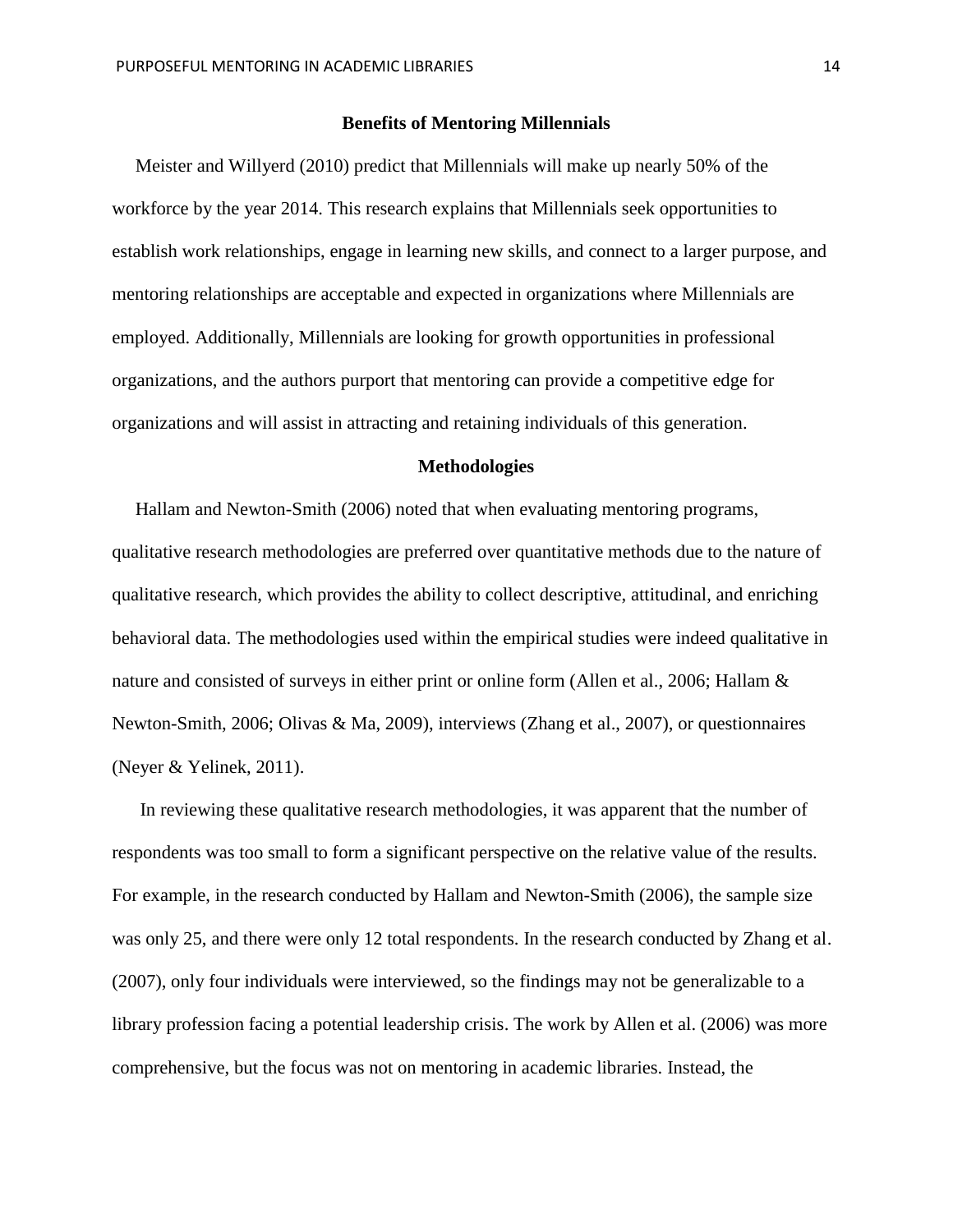methodology analyzed mentoring behaviors and processes from organizations outside of the academy, so the transferability of the data to an educational setting was questionable. Olivas and Ma (2009) had more respondents using their electronic listserv survey format, but the focus of their research was a single instance of one-on-one mentoring, so the methodology used did not allow for either depth or breadth of understanding but did provide an interesting case study for the reader's consideration. Though the methodological studies analyzed were qualitative in nature, one of the gaps that was discovered in the literature has to do with the lack of any longitudinal and quantitative studies of substance that focused solely on the mentoring processes found within academic libraries and the identification of the key elements involved for mentors and mentees when choosing mentoring partnerships (Allen et al., 2006).

#### **Case Studies**

 Case studies on mentoring in academic libraries were prevalent in the library literature. Studies conducted at Wichita State University (Zhang et al., 2007), Louisiana State University (Kuyper-Rushing, 2001), California State University at Long Beach (Bosch et al., 2010), Colorado State University (Level & Mach, 2005), University of Kansas (Ghouse & Church-Duran, 2008), and academic libraries across Pennsylvania (Neyer & Yelinek, 2011) were analyzed to determine what information might be gained from a review of these selected studies.

The case study conducted by Zhang et al. (2007) at Wichita State University provided some insights and findings that may be applicable to academic libraries interested in establishing formal mentoring processes within organizations. The results of this case study indicated that additional research and formalization of specific processes were needed, but findings focused on previous experiences of the participants in the mentoring process, the perceptions that both mentors and protégés had of each respective role, factors influencing matching, overall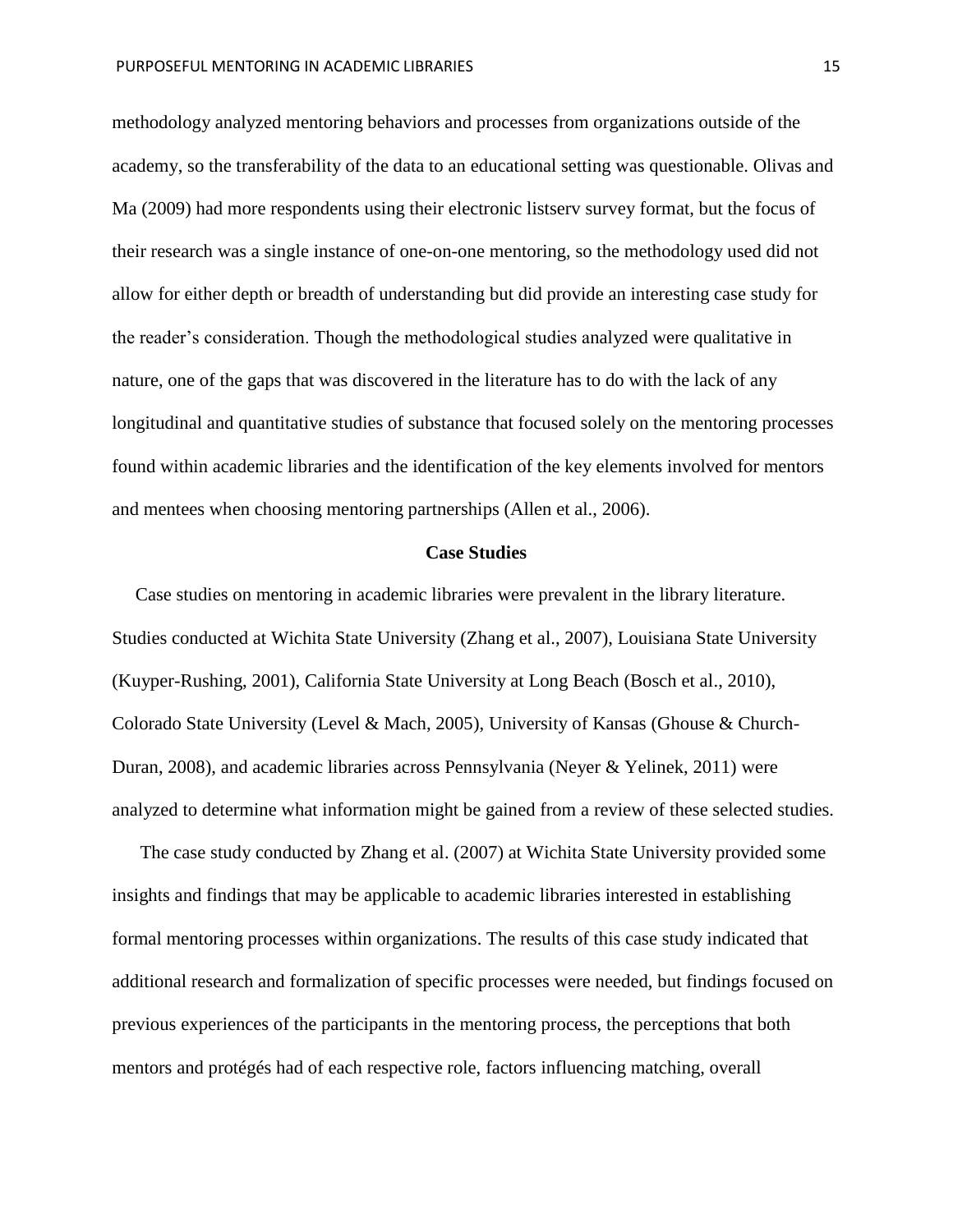organizational structure, effectiveness of the formalized program, and suggestions for improvement. This program at WSU may need to be reviewed to remain current and to address concerns expressed by participants, but the evidence demonstrated that mentor and mentee participants in the program did believe that mentoring provided a positive and supportive atmosphere which will assist those in the program in achieving professional excellence in the field of librarianship. One participant suggested that mentoring should be considered by organizations as a long-term investment that helps colleagues grow professionally, and in turn, creates a healthier and more productive work environment.

 At Louisiana State University, a formal mentoring program was crafted that considered components necessary for programmatic success (Kuyper-Rushing, 2001). These components included the identification of clear goals for the program and the drafting of a mentoring plan that targeted assisting tenure-track librarians in areas of research and service. Mandatory participation in the program for tenure-track librarians was encouraged, but tenured librarians' participation was voluntary. Interested stakeholders became involved in the initial planning processes necessary for program success. Guidelines were established and included the creation of an oversight committee, workshops offered by external experts, and regular meeting times. The plan was implemented on a pilot basis, and the evaluation of the program was a central tenet to ensure success of the program at LSU. Kuyper-Rushing (2001) discovered that the creation of this formalized mentoring process for tenure-track librarians was successful due to the input provided by participants in the initial planning phase. Additionally, the ability to revise and update the program, based on participant feedback, and the external expert offering a mentoring workshop at the onset of the implementation of the plan, provided a foundation for the program's success and sustainability.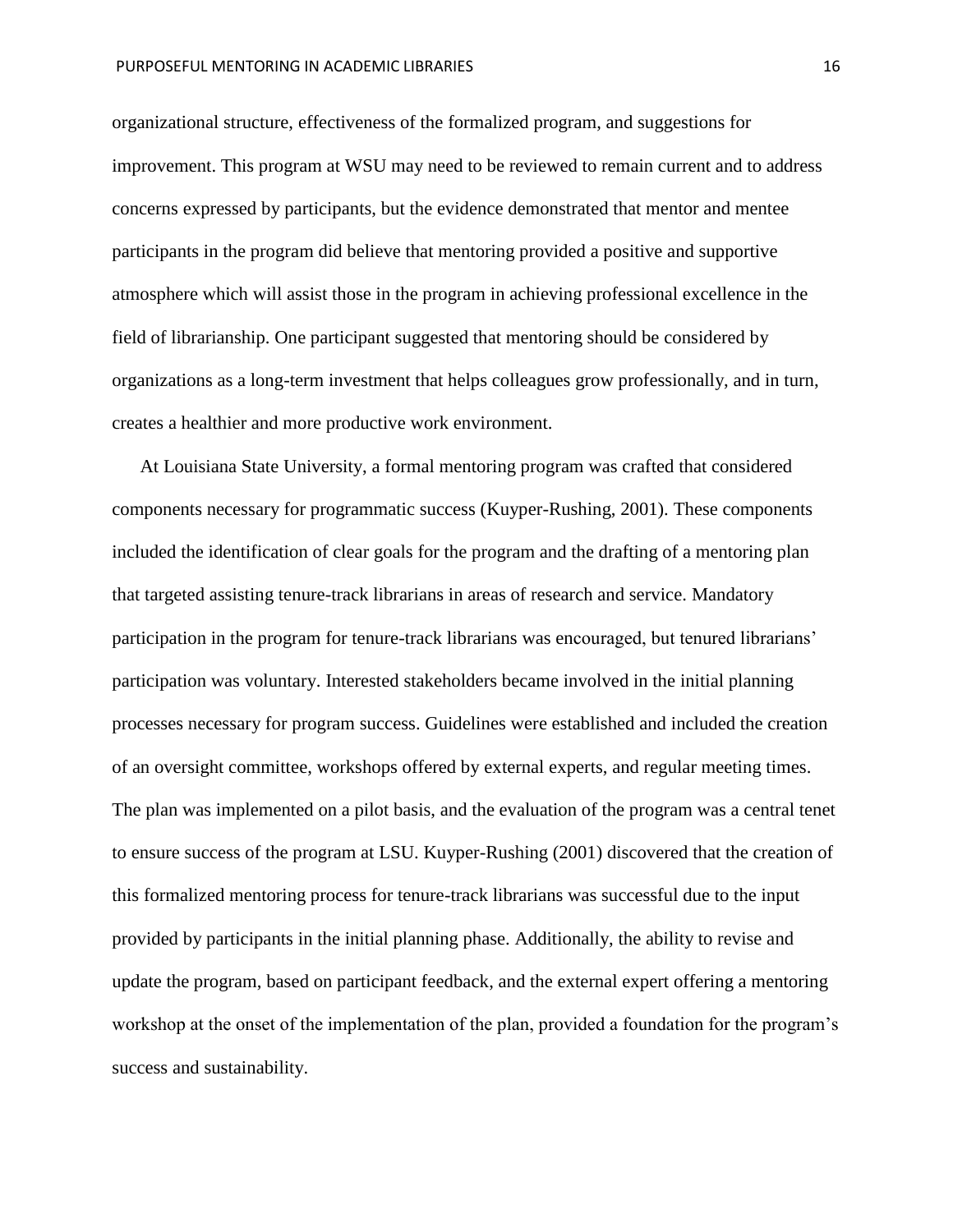To address inadequacies in orientation, training, and mentoring, the librarians at California State University, Long Beach, established an innovative program entitled the Resource Team Model. This model was used to advocate for librarians in order to allow them to participate in group mentoring at the university library (Bosch et al., 2010). This model used three mentors for each mentee and concentrated efforts on networking with colleagues, building self-confidence, acclimating new librarians to the institutional culture, recognizing the value of diversity in the workplace, traditional librarianship skills, collaboration, and career development. The program has been viewed as successful by participants but continues to undergo improvements in order to clarify participants' roles and expectations. One direct benefit mentioned in the literature centered on the ability of this model to foster rapid socialization and acculturation to the library and the university by those who participated in the model.

 Colorado State University librarians determined that informal processes of mentoring, including peer and group mentoring, were the appropriate approach for the institution and those individual employees pursuing tenure (Level & Mach, 2005). A review of the literature revealed that the importance of library administration support for mentoring, creating an atmosphere that promotes voluntary mentorship, creating opportunities for communication and discussion, and maintaining flexibility as the goals and the expectations of the program changed were considered essential elements in this program's success. Using peer-to-peer mentoring and group mentoring, the program was able to maintain its flexibility to meet the needs of tenured mentors and tenuretrack mentees, and the results have been positive for the organization.

 One commonality found throughout the case-study literature on mentoring in academic libraries stands out. All mentoring programs, whether formal or informal, continue to evolve, and those participants in these programs, acting as mentors or as mentees, maintain that this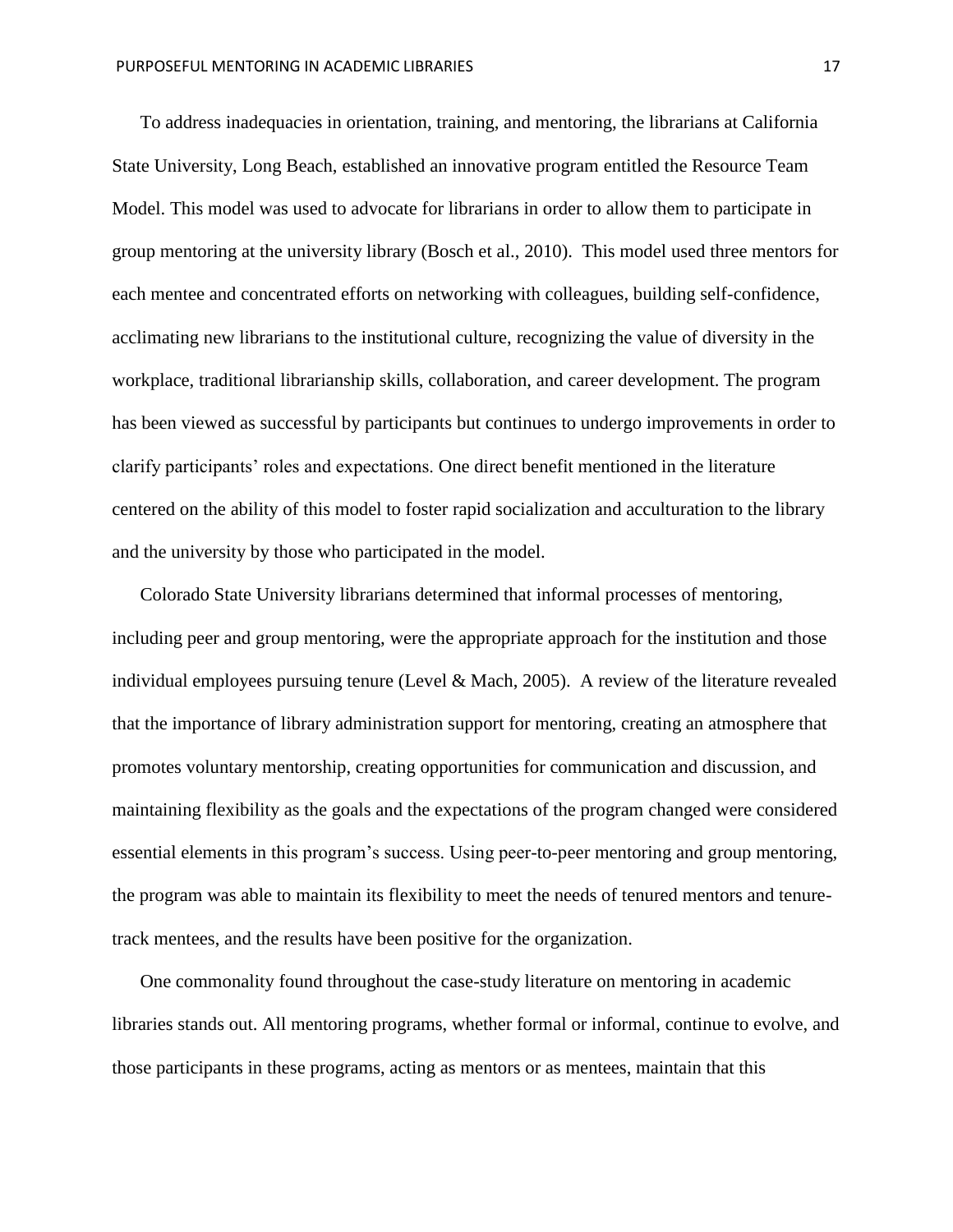evolution of mentoring programs must continue in order to address the dynamics found within academic libraries (Ghouse & Church-Duran, 2008; Neyer & Yelinek, 2011).

#### **Discussion and Future Considerations**

 A wealth of research and corresponding literature about mentoring exists in the library field, but there remain significant gaps in understanding and in the areas of quantitative studies that pose some concern for researchers. Allen et al. (2006) believed that the mentoring literature had gaps regarding research on factors that mentors and mentees should consider when deciding upon mentoring partners. Bosch et al. (2010) expressed concerns regarding formal mentoring configurations and the length of formal mentoring programs. Questions surrounding evaluation, the qualitative nature of existing studies, learning outcomes for both mentors and mentees, and the ability of formal mentoring programs to raise the commitment to institutional goals were asked in an effort to lay the groundwork for further research in this area. Scandura, Tejeda, Werther, & Lankau (1996) suggested that future research concentrate on the integration of leadership and mentoring, in addition to focusing on the costs and benefits associated with creating a non-egalitarian work place where some employees are mentored and others are left to fend for themselves. Farmer et al. (2009) mentioned that scant evidence was available for those interested in revitalizing existing mentorship programs and that little or no information was found in the literature that described the skills necessary to be an effective mentor or how to maintain a thriving program that would engage the interests of both mentors and mentees.

 Other researchers identified challenges in the mentoring process that they believed were significant areas of concern. Culpepper (2000) made similar connections to the research conducted by Scandura et al. (1996) in which organizations that used mentoring processes were inadvertently creating a chasm between mentored and non-mentored employees. Additional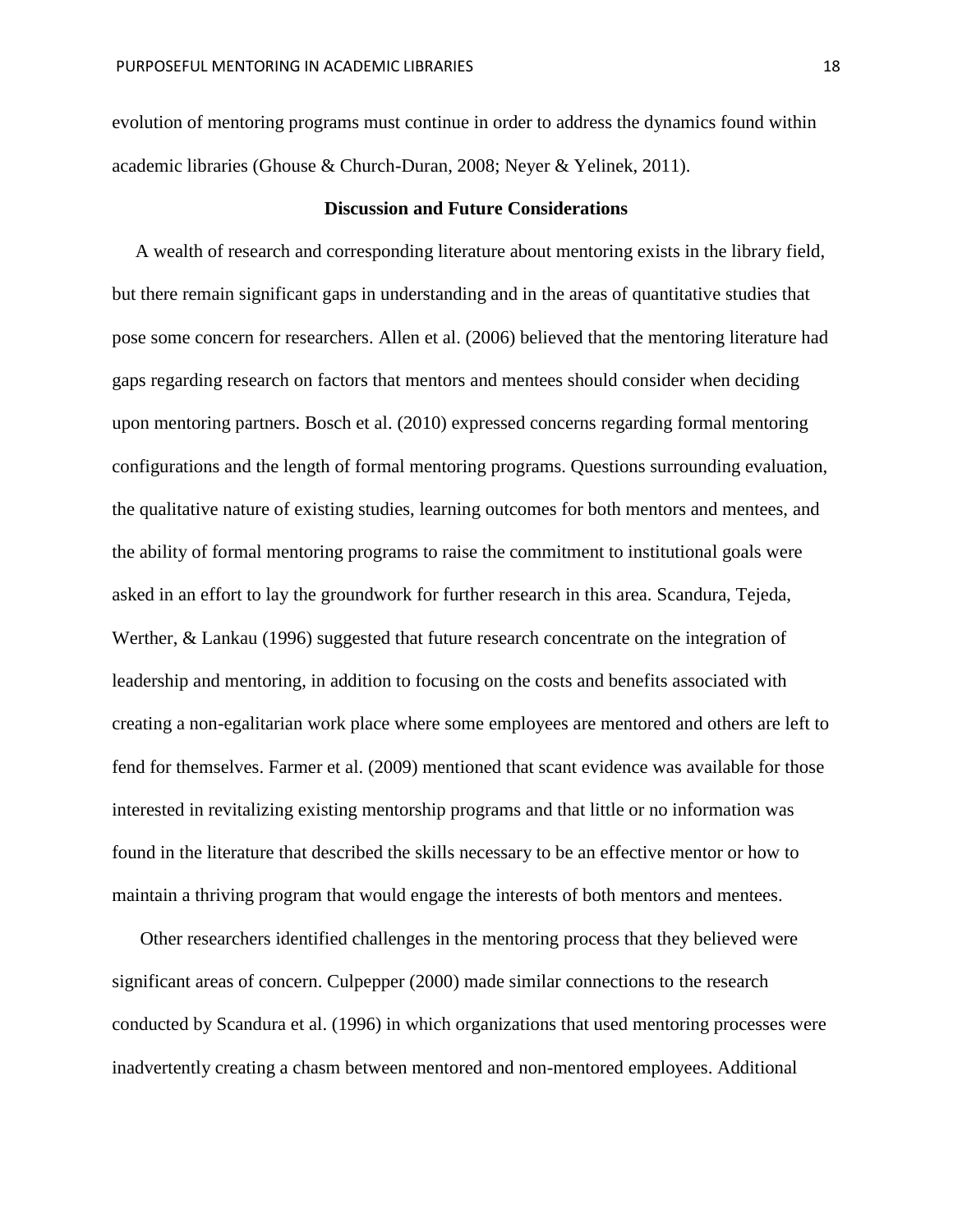challenges to the mentoring process centered on the mentors and mentees themselves. These included a lack of personal responsibility and commitment on behalf of one of the involved parties and the lack of evaluation and feedback throughout the process. Hansman (2003) echoed similar concerns and stated that some mentees had purposefully turned away from constructive criticism and advice offered by mentors. This could lead to an environment of ambivalence that challenges the effectiveness of mentoring processes and poses great concerns for organizations. Furthermore, challenges involving class, gender, sexual orientation, and race have not been fully addressed at the time of this article, yet Hansman's research indicated that these elements of mentoring are vitally important political and social contexts that should be included in the conversations about mentoring challenges.

 As evidenced in the review of the literature on mentoring in academic libraries, there are still areas of research that are yet to be fully addressed. The dearth of quantitative and longitudinal studies provides opportunities for researchers interested in mentoring within academic libraries to be innovative in their choice of methodology and add quantitative research to the already qualitatively heavy research studies available in the current library literature. Quantitative research may provide robust evidence that can be generalizable and that may bolster the degree of rigor regarding studies in mentorship.

#### **Conclusion**

 This review of the library-related literature on mentoring in academic libraries was conducted to provide an overview of current practices and to assist in the identification of future areas of research. With the realization that the library profession will be facing a leadership vacuum throughout the coming decade, it is reasonable that a variety of methods must be identified that will encourage and support current and future academic librarians in pursuit of leadership roles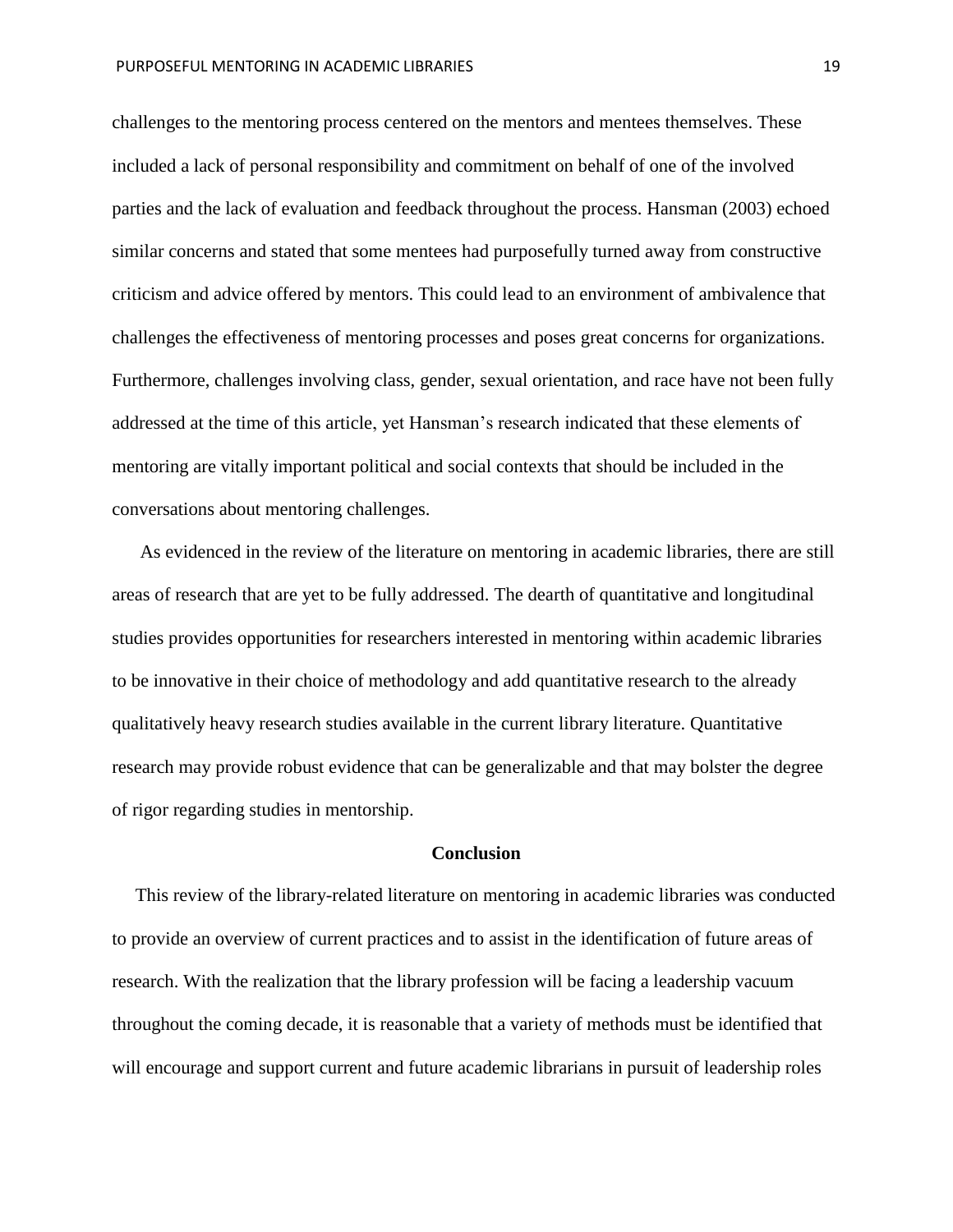within their respective institutions. One method that is timely and reasonable is mentoring. Though mentoring might be formal or informal, the mentoring processes must be clearly articulated and disseminated transparently in order to be successful.

 Future success is predicted for academic librarians as they pursue knowledge of best practices, carefully scrutinize case studies, identity benefits of the mentoring process, and discover appropriate methods of evaluating and assessing mentoring programs. In order to sustain our profession in future years and to create a corps of library leaders that value mentoring with all of its known benefits, successes, and failures, it is imperative to gain an understanding of how mentoring works in organizations so that this knowledge can be fully applied to dynamic academic libraries of the 21<sup>st</sup> century.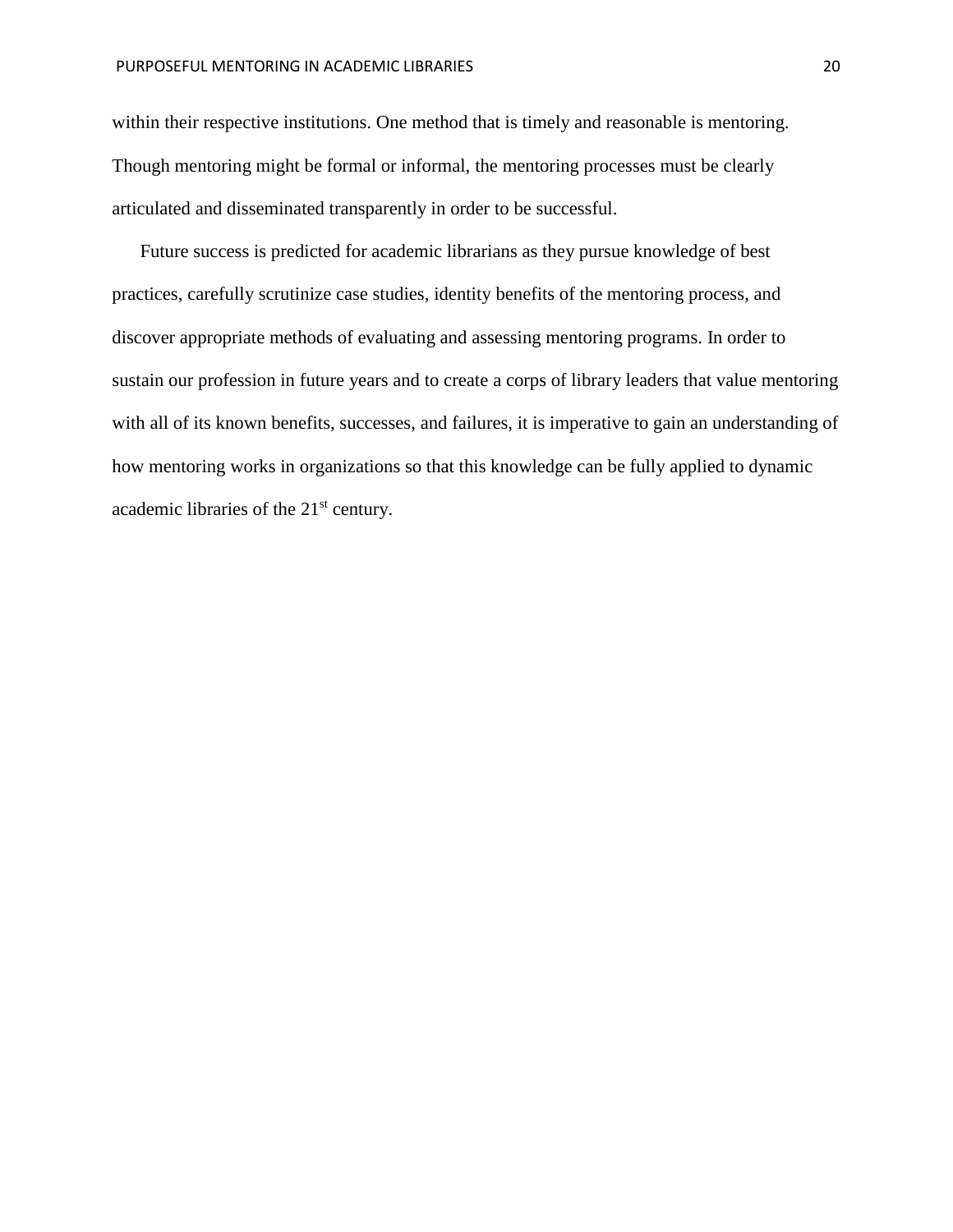#### **References**

Allen, T. D., Eby, L. T., & Lentz, E. (2006). The relationship between formal mentoring program characteristics and perceived program effectiveness. *Personnel Psychology, 59*(1), 125- 153. doi: 10.1111/j.1744-6570.2006.00747.x

Bonnette, A. (2004). Mentoring minority librarians up the career ladder. *Library Administration & Management, 18*(3), 134-139. Retrieved from http://www.ala.org/Template.cfm?Section=periodicals&template=/ContentManagement/

- ContentDisplay.cfm&ContentID=28764
- Bosch, E. K., Ramachandran, H., Luevano, S., & Wakiji, E. (2010). The resource team model: An innovative mentoring program for academic librarians. *New Review of Academic Librarianship, 16,* 57-74. doi: 10.1080/13614530903584305
- Cox, E. J. (2007). On being a new librarian: Eight things to keep in mind. *College & Research Libraries News, 68*(4), 245-246. Retrieved from http://crln.acrl.org/
- Culpepper, J. C. (2000). Mentoring academic librarians: The ultimate in career guidance. *College & Undergraduate Libraries, 7*(2), 71-81. Retrieved from http://www.tandf.co.uk/journals/WCUL
- Farmer, D., Stockham, M., & Trussell, A. (2009). Revitalizing a mentoring program for academic librarians. *College & Research Libraries, 70*(1), 8-24. Retrieved from http://crl.acrl.org/
- Fiegen, A. M. (2002). Mentoring and academic librarians: Personally designed for results. *College & Undergraduate Libraries, 9*(1), 23-32.
- Field, J. (2001). Mentoring: A natural act for information professionals. *New Library World, 102*(7/8), 269-273. doi: 10.1108/03074800110400750
- Freedman, S. (2009). Effective mentoring. *International Federation of Library Associations Journal, 35*(2), 171-182. doi: 10.1177/03400435209105672
- Gandhi, S. (2000). Cultural diversity and libraries: Reaching the goal. *Current Studies in Librarianship,* (1/2), 55-65. Retrieved from http://www.clarion.edu/248891/
- Gehrke, N. (2001). Toward a definition of mentoring. *Theory Into Practice, 27*(3), 190-194. Retrieved from http://www.coe.ohio-state.edu/TIP
- Ghouse, N., & Church-Duran, J. (2008). And mentoring for all: The KU libraries' experience. *Portal: Libraries and the Academy, 8*(4), 373-386. doi: 10.1353/pla.0.0022
- Gibb, S. (1999). The usefulness of theory: A case study in evaluating formal mentoring schemes. *Human Relations, 52*(8), 1055-1075. doi: 10.1177/001872679905200804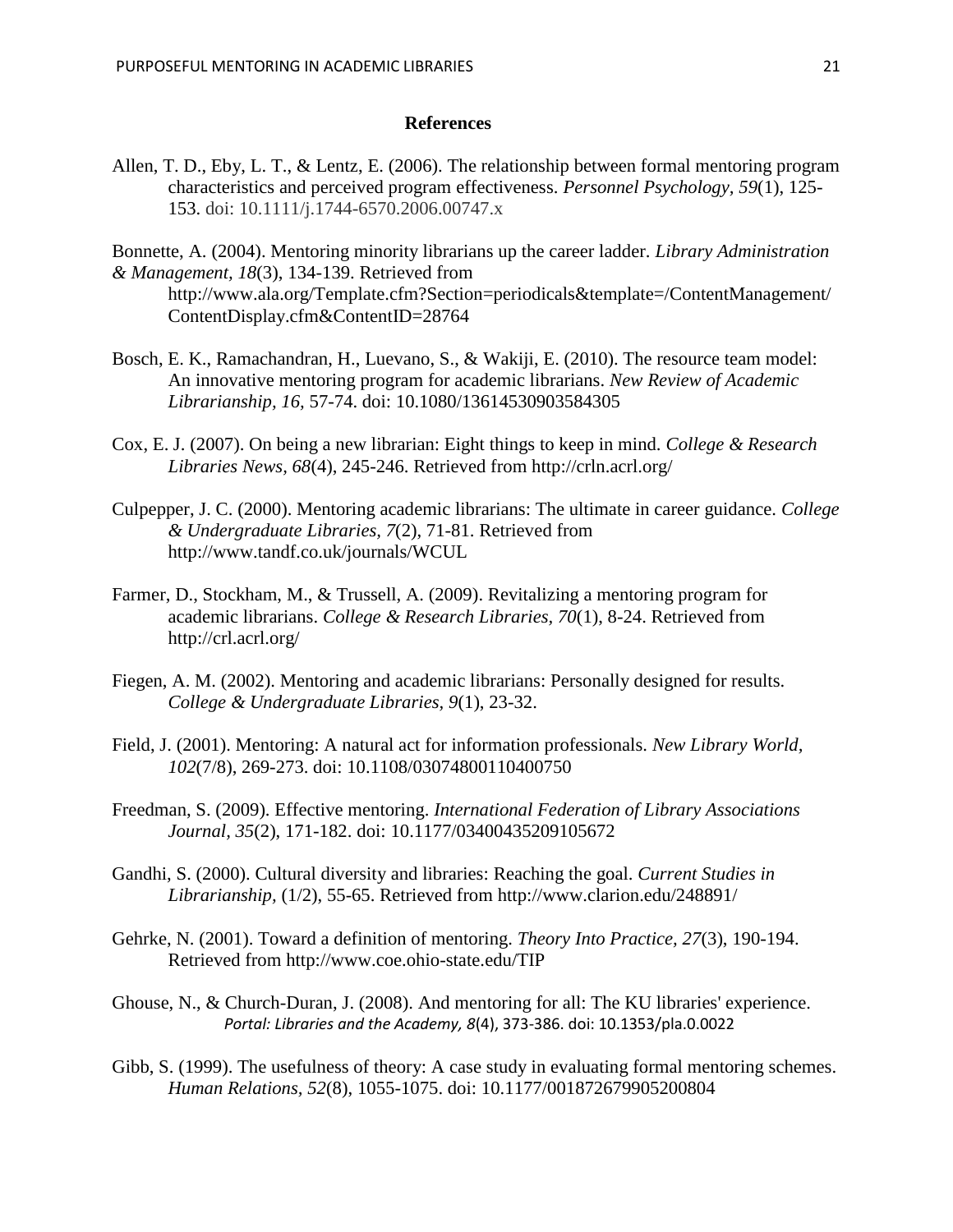- Golian, L. M., & Galbraith, M. W. (1996). Effective mentoring programs for professional library development. In D. E. Williams & E. D. Garten (Eds.), *Advances in library administration and organization* (Vol. 14, pp. 95-124). Greenwich, CT: Jai Press.
- Golian-Lui, L. M. (2003). Fostering librarian leadership through mentoring. *Adult Learning, 14*(1), 26-28.
- Goodyear, M. (2006). Mentoring: A learning collaboration. *Educause Quarterly, 29*(4), 51-53. Retrieved from http://www.educause.edu/eq
- Haglund, L. (2004). Mentoring as a tool for staff development. *Health Information and Libraries Journal, 21*(1)*,* 61-65. doi: 10.1111/j.1471-1842.2004.00470.x
- Hallam, G., & Newton-Smith, C. (2006). Evaluation of transitional mentoring for new library and information professionals: What are the professional and personal outcomes for participants? *Library Management, 27*(3), 154-167. doi: 10.1108/01435120610652905
- Hansman, C. A. (2003). Reluctant mentors and resistant protégés: Welcome to the "real" world of mentoring. *Adult Learning, 14*(1), 14-16.
- Hardesty, L. (1997). College library director mentor program: "Passing it on": A personal reflection. *The Journal of Academic Librarianship, 23*(4), 381-390. Retrieved from http://www.elsevier.com/wps/find/journaldescription.cws\_home/620207/description
- Henrich, K. J., & Attebury, R. (2010). Communities of practice at an academic library: A new approach to mentoring at the University of Idaho. *Journal of Academic Librarianship, 36*(2), 158-165. doi:10.1016/j.acalib.2010.01.007
- Holliday, W., & Nordgren, C. (2005). Extending the reach of librarians: Library peer mentor program at Utah State University. *College & Research Libraries News, 66*(4), 282-284. Retrieved from http://crln.acrl.org/
- Howland, J. (1999). Beyond recruitment: Retention and promotion strategies to ensure diversity and success. *Library Administration & Management, 13*(1), 4-14. Retrieved from http://www.ala.org/Template.cfm?Section=periodicals&template=/ContentManagement/ ContentDisplay.cfm&ContentID=28764
- Johnson, P. (2007). Retaining and advancing librarians of color. *College & Research Libraries, 68*(5), 405-417. Retrieved from http://crl.acrl.org/
- Josey, E. J. (2002). Diversity in libraries. *Virginia Libraries, 48*(1), 5-9. Retrieved from http://scholar.lib.vt.edu/ejournals/VALib/
- Keyse, D., Kraemer, E. W., & Voelck, J. (2003). Mentoring untenured librarians. *College & Research Libraries News, 64*(6), 378-380. Retrieved from http://crln.acrl.org/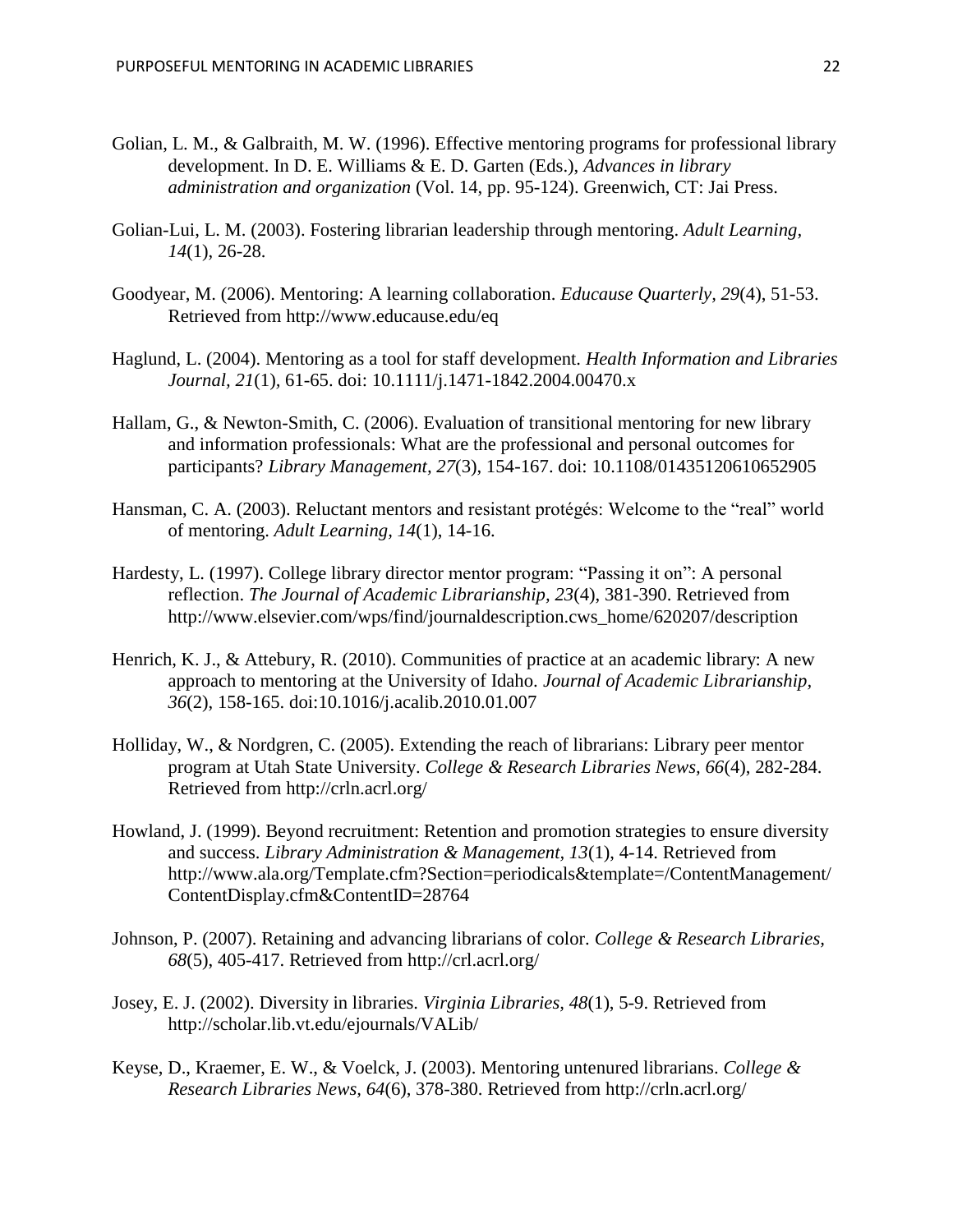- Kirchmeyer, C. (2005). The effects of mentoring on academic careers over time: Testing performance and political perspectives. *Human Relations, 58*(5), 637-660.doi: 10.1177/0018726705055966
- Kuyper-Rushing, L. (2001). A formal mentoring program in a university library: Components of a successful experiment. *The Journal of Academic Librarianship, 27*(6), 440-446. Retrieved from http://www.elsevier.com/wps/find/journaldescription.cws\_home/620207/description
- Level, A. V., & Mach, M. (2005). Peer mentoring: One institution's approach to mentoring academic librarians. *Library Management, 26*(6/7), 301-310. doi: 10.1108/01435120410609725
- Lynch, M. J., Tordello, S., & Thomas, G. (2005). Retirement and recruitment: A deeper look. *American Libraries, 36*(1), 28. Retrieved from http://americanlibrariesmagazine.org/
- Mathews, P. (2003). Academic mentoring: Enhancing the use of scarce resources. *Educational Management Administration & Leadership, 31*(3), 313-334.doi: 10.1177/0263211X03031003007
- Mavrinac, M. A. (2005). Transformational leadership: Peer mentoring as a values-based learning process. *Portal: Libraries and the Academy, 5*(3), 391-404. doi: 10.1353/pla.2005.0037
- Meister, J. C., & Willyerd, K. (2010). Mentoring millennials. *Harvard Business Review, 88*(5), 68-72. Retrieved from https://hbdm.hbsp.harvard.edu/hbr/sub/subscribe4.html
- Mentor. (1750). In *Oxford English Dictionary* online. Retrieved from http://www.oed.com/view/Entry/116575?rskey=Y4iyMH&result=1&isAdvanced=false#e id
- Miller, J. P., & Benefiel, C. R. (1998). Academic librarians and the pursuit of tenure: The support group as a strategy for success. *College & Research Libraries, 59*(3), 260-265. Retrieved from http://crl.acrl.org/
- Mosby, A. P., & Brook, J. D. (2006). Devils and goddesses in the library: Reflections on leadership, team building, staff development, and success. *Georgia Library Quarterly, 42*(4), 5-10. Retrieved from http://gla.georgialibraries.org/glq.htm
- Mosley, P. A. (2005). Mentoring Gen X managers: Tomorrow's library leadership is already here. *Library Administration & Management, 19*(4), 185-192. Retrieved from http://www.ala.org/Template.cfm?Section=periodicals&template=/ContentManagement/ ContentDisplay.cfm&ContentID=28764
- Munde, G. (2000). Beyond mentoring: Toward the rejuvenation of academic libraries. *Journal of Academic Librarianship, 26*(3), 171. Retrieved from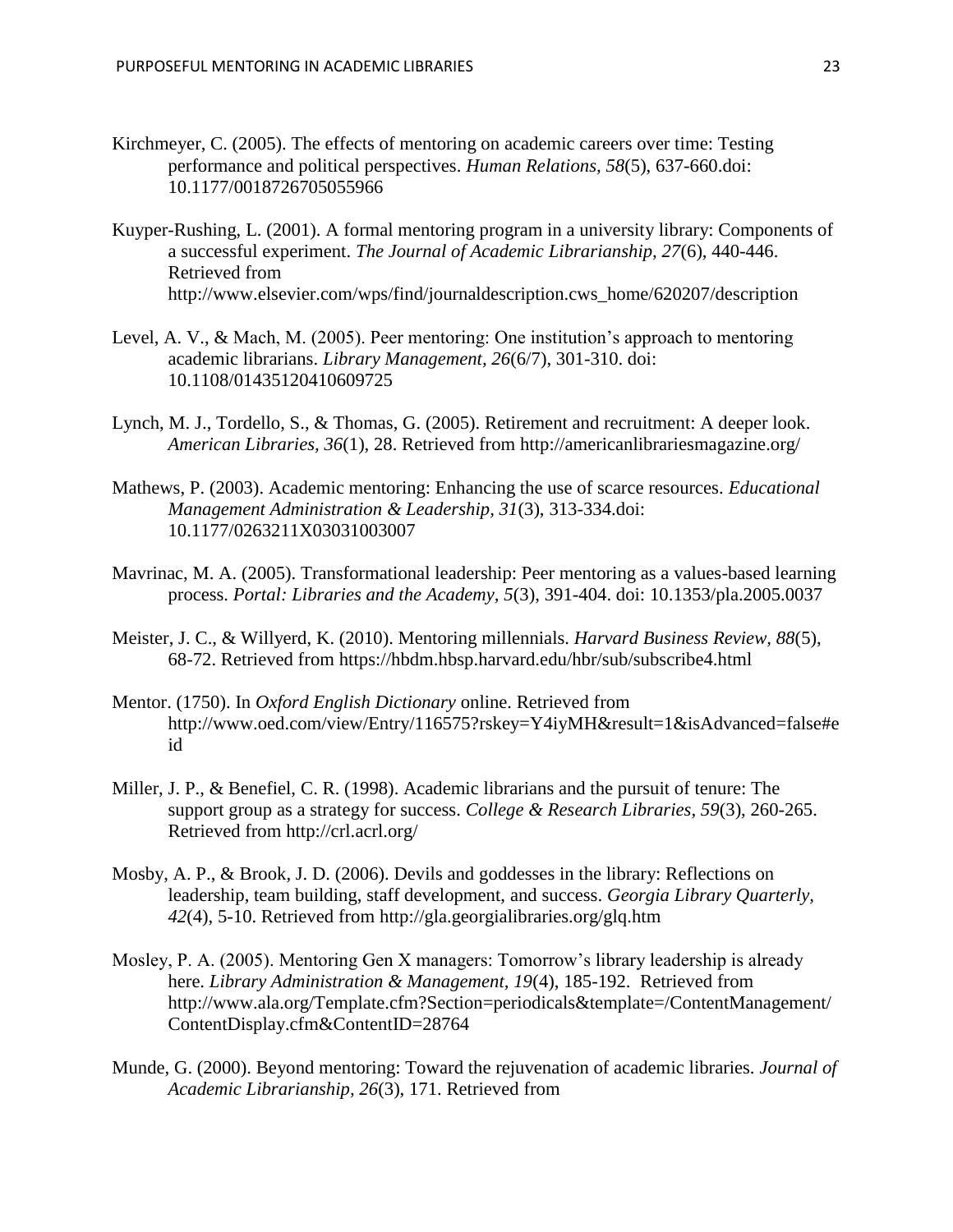http://www.elsevier.com/wps/find/journaldescription.cws\_home/620207/description

- Murphy, S. A. (2008). Developmental relationships in the dynamic library environment: Reconceptualizing mentoring for the future. *Journal of Academic Librarianship, 34*(5), 434- 437. doi:10.1016/j.acalib.2008.06.006
- Nankivell, C., & Shoolbred, M. (1997). Mentoring: A valuable tool for career development. *Librarian Career Development, 5*(3), 98-104. Retrieved from http://www.emeraldinsight.com/journals.htm?issn=0968-0810-
- Neyer, L., & Yelinek, K. (2011). Beyond boomer meets nextgen: Examining mentoring practices among Pennsylvania academic librarians. *Journal of Academic Librarianship, 37*(3), 215- 221. doi:10.1016/j.acalib.2011.02.013
- Olivas, A., & Ma, R. (2009). Increasing retention rates in minority librarians through mentoring. *Electronic Journal of Academic & Special Librarianship, 10*(3), 1-5. Retrieved from http://southernlibrarianship.icaap.org/
- Ragins, B. R., & Kram, K. E. (Eds.). (2007). *The handbook of mentoring at work: Theory, research and practice.* Los Angeles, CA: Sage Publications.
- Ritchie, A., & Genoni, P. (2002). Group mentoring and professionalism: A programme evaluation. *Library Management, 23*(1/2), 568-578. doi: 10.1108/01435120210413869
- Scandura, T. A., Tejeda, M. J., Werther, W. B., & Lankau, M. J. (1996). Perspectives on mentoring. *Leadership & Organization Development Journal, 17*(3), 50-56. Retrieved from http://www.emeraldinsight.com/products/journals/journals.htm?id=lodj
- Snow, M. (1990). Librarians as mentor. *Journal of Academic Librarianship, 16*(3), 163-164. Retrieved from http://www.elsevier.com/wps/find/journaldescription.cws\_home/620207/description
- Taylor, V. (1999). Mentoring: A key resource to develop professional and personal competencies. *Information Outlook, 3*(2), 12. Retrieved from http://www.sla.org/pubs/serial/io/index.shtml
- U.S. Bureau of Labor Statistics, U.S. Department of Labor. (2011). Librarians. In *Occupational outlook handbook.* Retrieved from http://www.bls.gov/oco/ocos068.htm
- Wilder, S. J. (1995). *Age demographics of academic librarians: A profession apart.* Washington, DC: Association of Research Libraries.
- Wojewodzki, C., Stein, L., & Richardson, T. (1998). Formalizing an informal process: Developing a mentoring program in a university library. *Technical Services Quarterly, 15*(3), 1-9. Retrieved from http://www.tandfonline.com/toc/wtsq20/current